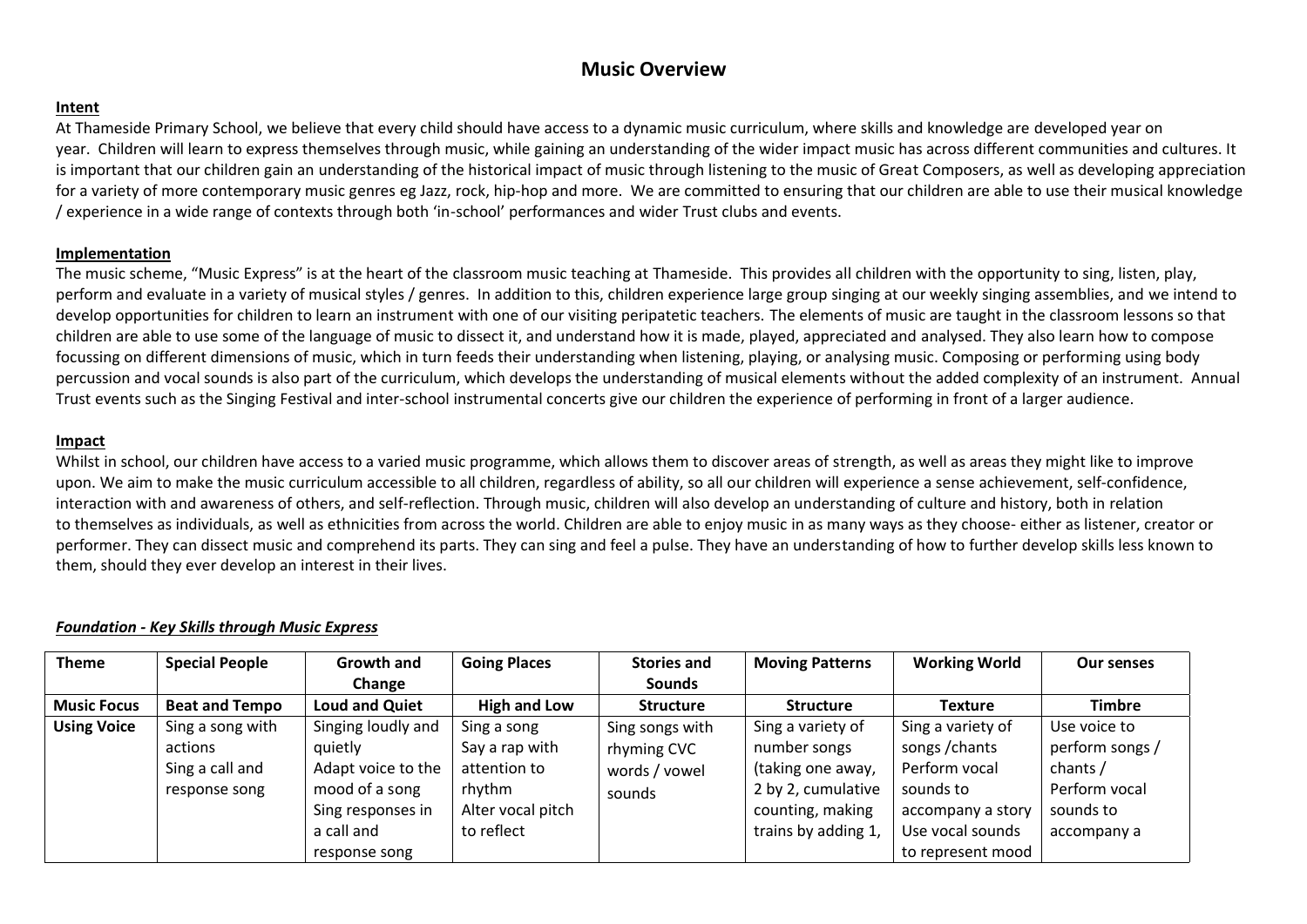|                      |                                 | Use voices to get<br>gradually louder | characters in a<br>story / rap | Vocalise repeated<br>'ee' sounds in a | count up and<br>down in 2s, )        |                                      | chant / song /<br>piece of music |
|----------------------|---------------------------------|---------------------------------------|--------------------------------|---------------------------------------|--------------------------------------|--------------------------------------|----------------------------------|
|                      |                                 | and gradually                         | Sing a song with               | story                                 | Copy a variety of                    |                                      |                                  |
|                      |                                 | quieter                               | high and low pitch             | Use voice to                          | vocal sounds                         |                                      |                                  |
|                      |                                 |                                       |                                | create different                      |                                      |                                      |                                  |
|                      |                                 |                                       |                                | vocal sounds                          |                                      |                                      |                                  |
|                      |                                 |                                       |                                | Join in with a                        |                                      |                                      |                                  |
|                      |                                 |                                       |                                | chant / rap                           |                                      |                                      |                                  |
| <b>Using</b>         | Play percussion                 | Using instruments                     | Create sound                   | Play the rhythm of                    | Play descriptive                     | Play descriptive                     | Play descriptive                 |
| instruments          | instruments /                   | / soundmakers to                      | effects for actions            | different words                       | sounds to                            | sounds                               | sounds                           |
|                      | soundmakers                     | make loud / quiet                     | / characters /                 | Play descriptive                      | accompany a song                     | Experiment with                      | Experiment with                  |
| soundmakers          | Play an                         | sounds                                | different aspects              | sounds that fit the                   | Experiment with                      | the different                        | the different                    |
|                      | instruments /                   | Use instruments /                     | in a song                      | words in a song                       | the different                        | sounds                               | sounds                           |
|                      | soundmaker to a                 | soundmakers to                        | Play 'up' and                  | Accompany a song                      | sounds                               | instruments /                        | instruments /                    |
|                      | steady beat                     | create sound                          | 'down' a                       | / rap                                 | instruments /                        | soundmakers can                      | soundmakers can                  |
|                      | Play 'happy' / 'sad'            | effects for a song                    | xylophone                      |                                       | soundmakers can                      | make                                 | make                             |
|                      | music on                        | Play instruments /                    |                                |                                       | make                                 | Use instruments /                    | Play instruments /               |
|                      | instruments /                   | soundmakers to                        |                                |                                       | Accompany a song                     | soundmakers to                       | soundmakers in                   |
|                      | soundmakers<br>Play descriptive | reflect aspects of a<br>story         |                                |                                       | Play instruments<br>to a steady beat | represent a theme<br>(animals, night | different ways                   |
|                      | music on                        | Play instruments /                    |                                |                                       |                                      | time, movements,                     |                                  |
|                      | percussion                      | soundmakers                           |                                |                                       |                                      | machines)                            |                                  |
|                      | instruments /                   | getting gradually                     |                                |                                       |                                      | Accompany a song                     |                                  |
|                      | soundmakers                     | louder and                            |                                |                                       |                                      | / story                              |                                  |
|                      |                                 | gradually quieter                     |                                |                                       |                                      | Use instruments /                    |                                  |
|                      |                                 |                                       |                                |                                       |                                      | soundmakers to                       |                                  |
|                      |                                 |                                       |                                |                                       |                                      | represent mood                       |                                  |
| <b>Listening and</b> | Clap a steady beat              | Listen to, and                        | Listen to, and                 | Listen to different                   | Listen to different                  | Listen to different                  | Listen to different              |
| <b>Following</b>     | Identify the mood               | comment on,                           | comment on,                    | songs / stories /                     | songs                                | songs / stories                      | songs                            |
|                      | of 'happy' music                | sound effects in a                    | different sounds               | chants                                | Act out the story                    | Talk about the                       | Discuss a range of               |
|                      |                                 | story                                 | effects in a story /           | Join in with                          | of a song                            | effect of different                  | sounds - real life               |
|                      |                                 |                                       | song<br>Follow high and        | repeated 'echo'<br>lines in a story   | Copy vocal sounds<br>from a leader   | instrument sounds<br>being played    | and made by<br>instruments       |
|                      |                                 |                                       | low actions in a               | Join in with                          | Listen to, and                       | together                             | Discuss the effect               |
|                      |                                 |                                       | song                           | actions to a song                     | comment on, a                        | Listen to different                  | of sounds made by                |
|                      |                                 |                                       | Respond to a cue               |                                       | story                                | classical music and                  | different                        |
|                      |                                 |                                       | in a song                      |                                       |                                      | comment                              | instruments /                    |
|                      |                                 |                                       |                                |                                       |                                      |                                      | soundmakers                      |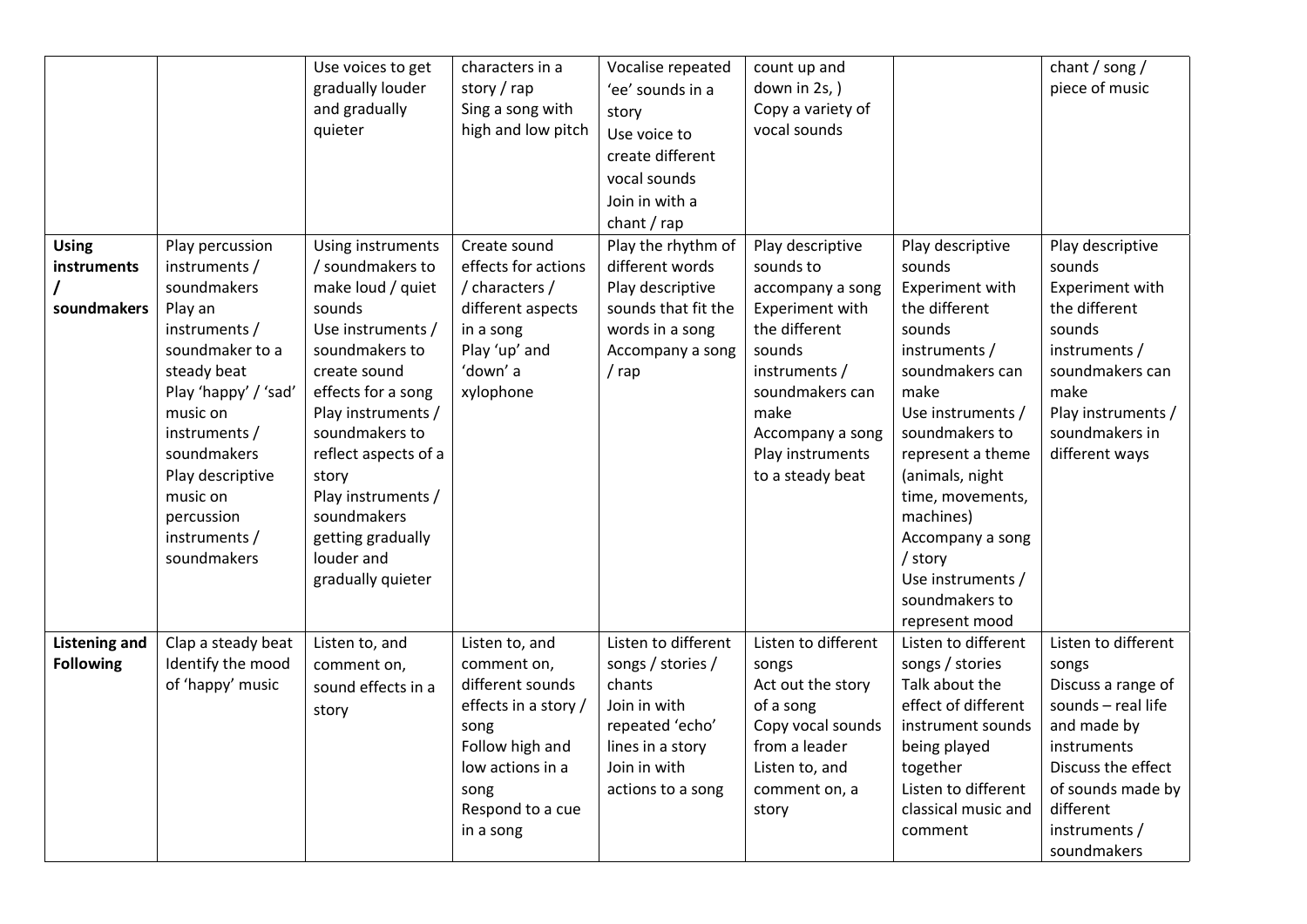|                 |                                                                                                                                                                                                       |                                                  | Identify rhyme in<br>a poem                                                             |                                                                                                         |                                                                                                | Identify mood<br>from a song $/$<br>chant<br>Match instrument<br>sounds to<br>description in a<br>song                                                                                                                                                                                                                                                                 | Match<br>instruments to<br>sound descriptions                                               |
|-----------------|-------------------------------------------------------------------------------------------------------------------------------------------------------------------------------------------------------|--------------------------------------------------|-----------------------------------------------------------------------------------------|---------------------------------------------------------------------------------------------------------|------------------------------------------------------------------------------------------------|------------------------------------------------------------------------------------------------------------------------------------------------------------------------------------------------------------------------------------------------------------------------------------------------------------------------------------------------------------------------|---------------------------------------------------------------------------------------------|
| <b>Creating</b> | Interpret graphic<br>symbols<br>Create a music<br>sequence using<br>graphic symbols<br>Play the sequence<br>at different speeds<br>Create a<br>performance using<br>voice, instrument<br>and movement | Create<br>movements<br>appropriate to a<br>theme | Create actions for<br>a song / story<br>Create high and<br>low actions to fit a<br>song | Complete lines in<br>a song with own<br>sound words<br>Create an action<br>to lead a verse in<br>a song | Create actions /<br>dance moves for<br>songs<br>Create own yocal<br>sounds to match a<br>chant | Create sounds to<br>match a song / setting<br>Create and perform<br>music inspired by a<br>theme (animals)<br>Retell a story with<br>vocal, body percussion<br>and instrument sounds<br>Create sounds from<br>different objects<br>Combine instruments<br>and vocal sounds to<br>represent different<br>moods.<br>Create movements to<br>match the sounds of a<br>song | Create sounds to<br>match a mood<br>Create sounds to<br>match a<br>description in a<br>song |

| Area of Music       | Knowledge - Foundation                                   |
|---------------------|----------------------------------------------------------|
| <b>Using Voice</b>  | That there are different types of song                   |
|                     | The difference between loud and quiet singing            |
|                     | What high and low pitch sounds like                      |
|                     | How to use voice in different ways for different effects |
|                     | The difference between singing and chanting              |
| Using instruments / | That different sounds can create different moods         |
| Soundmakers         | What a steady beat sounds like                           |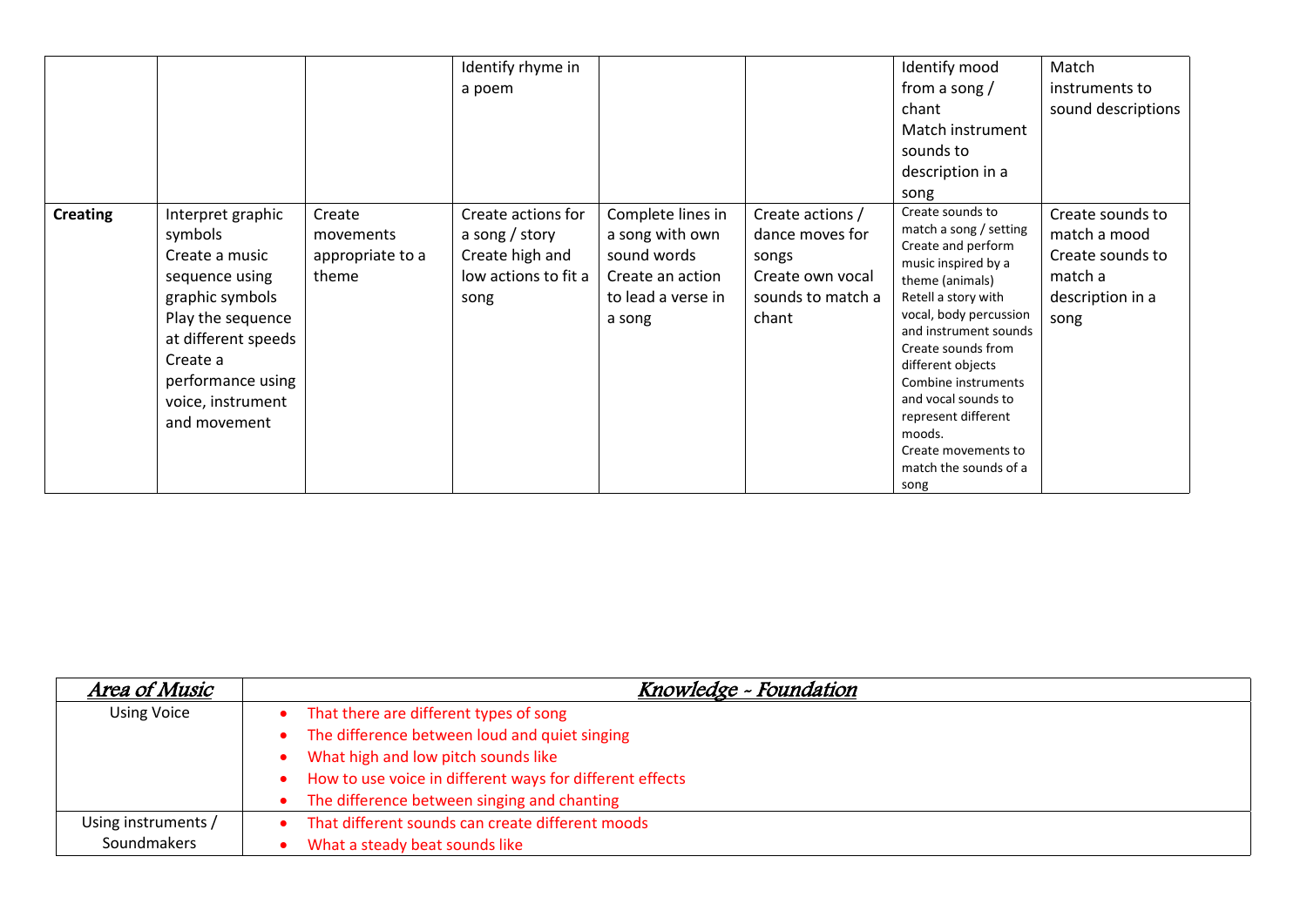|                         | The difference between loud and soft                                            |
|-------------------------|---------------------------------------------------------------------------------|
|                         | That instruments can be played in different ways to create different effects    |
|                         | How to play high and low pitched sounds on an instrument                        |
|                         | How to create rhythm from simple words                                          |
| Listening and following | That there are different types of song**                                        |
|                         | That different sounds can create different moods**                              |
|                         | That instruments can be played in different ways to create different effects ** |
|                         | How to match movement / actions to music**                                      |
|                         | That music can have different moods                                             |
|                         | What sound effects are                                                          |
|                         | What rhyme sounds like                                                          |
|                         | What songs, stories and chants sound like                                       |
|                         | How to copy sounds from a leader                                                |
|                         |                                                                                 |
| Creating                | That in music, graphic symbols relate to sound                                  |
|                         | How to match movement / actions to music                                        |
|                         | How to use simple words to make songs                                           |
|                         | That different sounds can create different moods**                              |
|                         | That instruments can be played in different ways to create different effects ** |
|                         | How to use voice in different ways for different effects**                      |
|                         |                                                                                 |

*\*\* = knowledge statement appearing in more than one category*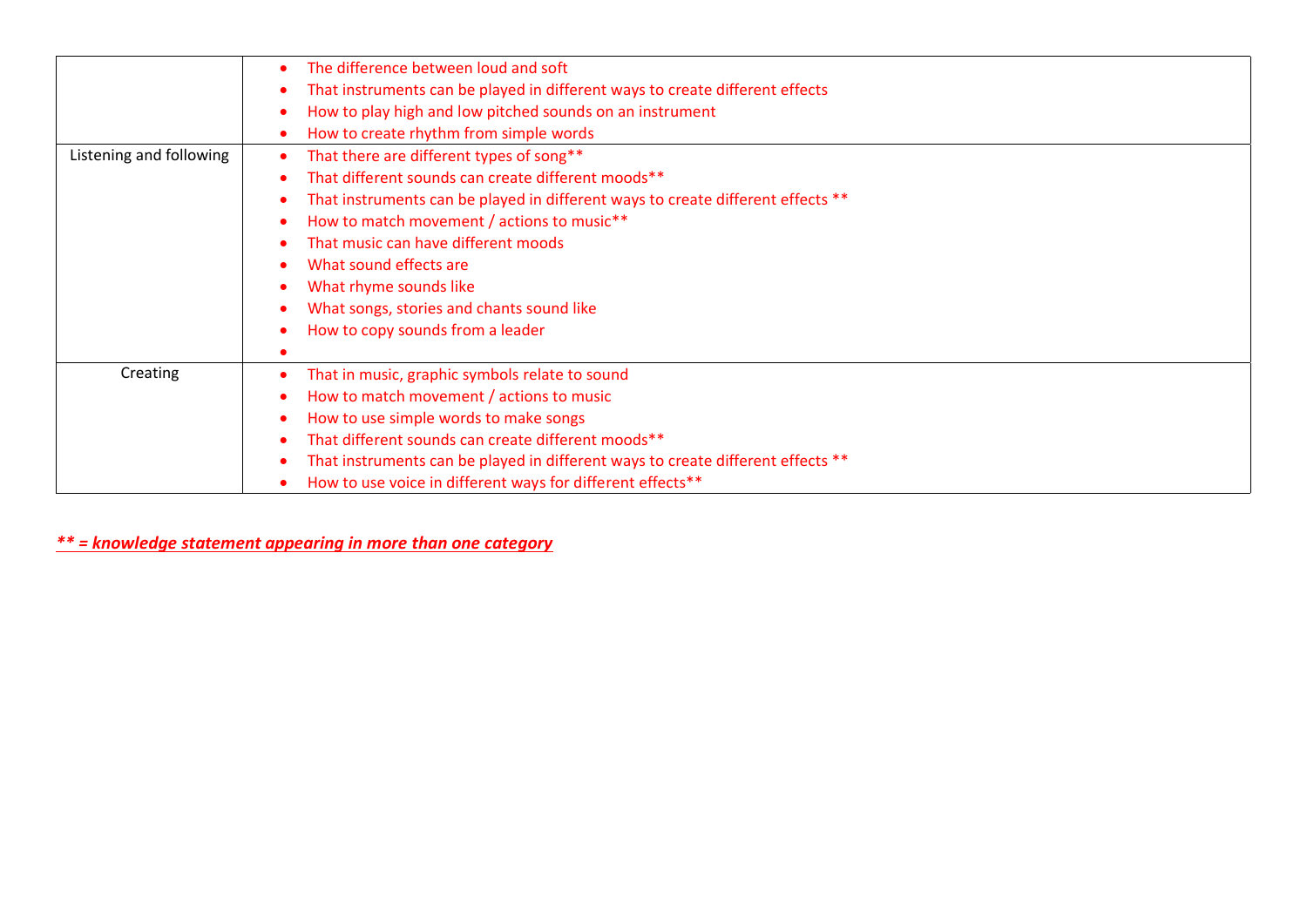### *Year 1 Key Skills and Key Knowledge*

| <b>Key vocab</b><br><b>Vocal sounds</b><br>Word rhythm<br><b>Rhythm pattern</b><br><b>Beat</b><br>Fast and slow (Tempo)<br>Percussion<br>Pitch<br>High<br>Low<br><b>Duration</b><br>Loud and quiet (dynamics)<br><b>Timbre</b><br>Sequence                                                                                                                                                                              | <b>Using voice</b><br>Create a variety of vocal sounds<br>$\bullet$<br>Explore how to change vocal sounds<br>Make high and low sounds<br>$\bullet$<br>Sing high and low contrasting melodies<br>$\bullet$ | <b>Musical Elements</b><br>Explore descriptive sounds<br>$\bullet$<br>Perform changes in pitch<br>$\bullet$<br>Control dynamics, duration and timbre<br>Create 2 contrasting textures<br>Play fast, slow, loud, quiet<br>Use dynamics to vary the musical effect<br>Identify and play a steady beat<br>Play a steady beat at 2 different speeds<br>Play high and low sounds in music<br>Play a steady beat in 2, 3, 4 beats (metre) |
|-------------------------------------------------------------------------------------------------------------------------------------------------------------------------------------------------------------------------------------------------------------------------------------------------------------------------------------------------------------------------------------------------------------------------|-----------------------------------------------------------------------------------------------------------------------------------------------------------------------------------------------------------|-------------------------------------------------------------------------------------------------------------------------------------------------------------------------------------------------------------------------------------------------------------------------------------------------------------------------------------------------------------------------------------------------------------------------------------|
| Orchestral<br><b>Pitched instrument</b><br>Un-pitched instrument<br>Soundscape<br><b>Metre</b><br><b>Reading, Writing, Creating</b>                                                                                                                                                                                                                                                                                     | <b>Knowledge</b><br>Know how to sing high and low sounds<br>$\bullet$<br>Know how to make a variety of vocal sounds<br><b>Structure</b>                                                                   | <b>Knowledge</b><br>Know the difference between fast and slow<br>$\bullet$<br>Know the difference between loud and soft<br>Know what a steady beat is<br>$\bullet$<br>Know how to play a steady beat in metre 2, 3, 4<br><b>Listening / Appraising</b>                                                                                                                                                                              |
| Play percussion with control<br>Explore instruments and sounds<br>Create a soundscape as part of a song performance<br>Rehearse and perform as a group<br>Create a picture in sound<br>Play rhythm patterns to a steady beat<br>Relate pitch changes to graphic symbols<br>٠<br>Create music that matches an event in a story<br>Create rhythm patterns<br>Combine voices, movement and instruments in a<br>performance | Identify a sequence of sounds<br>Sequence sounds<br>Combine a rhythm pattern and a steady beat<br>Perform a simple repeated pattern<br>$\bullet$<br>Identify simple musical structure                     | Identify changes in tempo<br>$\bullet$<br>Identify changes in pitch<br>Listen and respond to a falling pitch signal<br>Distinguish between pitched and non-pitched<br>$\bullet$<br>percussion sounds<br>Listen in detail to a piece of orchestral music<br>Identify metre by recognising its pattern<br>Identify a repeated rhythm pattern                                                                                          |
| <b>Knowledge</b><br>Know how to read graphic symbols and change<br>٠<br>pitch accordingly<br>Know what a rhythm pattern is                                                                                                                                                                                                                                                                                              | <b>Knowledge</b><br>Know how to play a simple repeated pattern<br>$\bullet$<br>Know the difference between beat and rhythm<br>$\bullet$<br>Know how to describe a simple music structure<br>$\bullet$     | <b>Knowledge</b><br>Know how to identify metre from pattern<br>Know how to identify a repeated rhythm<br>pattern                                                                                                                                                                                                                                                                                                                    |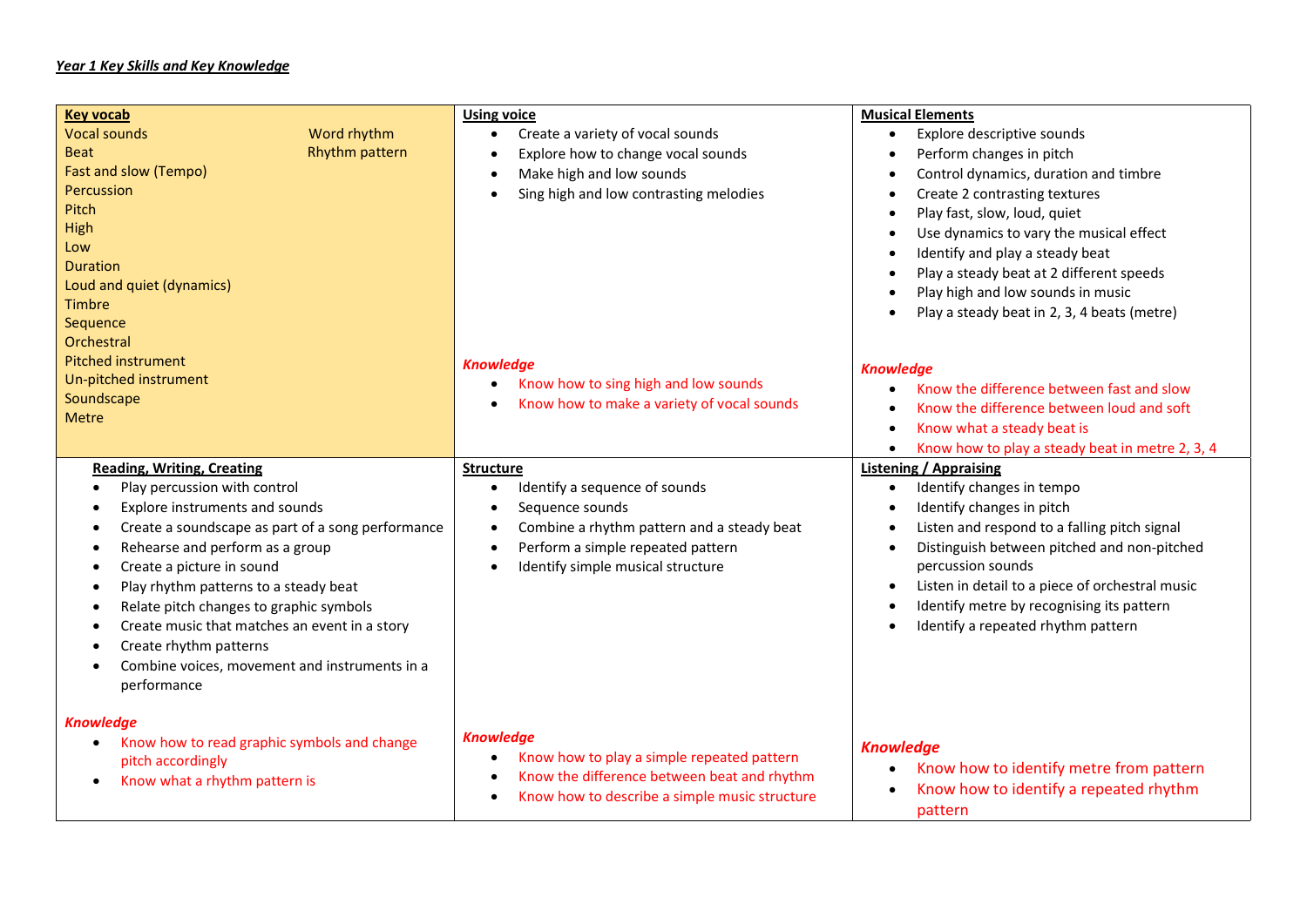## *Key Skills and Key Knowledge by Term*

| Term 1                                                                                                                                                                                                                                                                   | Term <sub>2</sub>                                                                                                                                                                                                                                                                                                                                                                     | Term <sub>3</sub>                                                                                                                                                                                                                                                                                                                                                                         | Term 4                                                                                                                                                                                                                           | Term 5                                                                                                                                                                                                                                                                                                                                                               | Term 6                                                                                                                                                                                                                                                                                    |
|--------------------------------------------------------------------------------------------------------------------------------------------------------------------------------------------------------------------------------------------------------------------------|---------------------------------------------------------------------------------------------------------------------------------------------------------------------------------------------------------------------------------------------------------------------------------------------------------------------------------------------------------------------------------------|-------------------------------------------------------------------------------------------------------------------------------------------------------------------------------------------------------------------------------------------------------------------------------------------------------------------------------------------------------------------------------------------|----------------------------------------------------------------------------------------------------------------------------------------------------------------------------------------------------------------------------------|----------------------------------------------------------------------------------------------------------------------------------------------------------------------------------------------------------------------------------------------------------------------------------------------------------------------------------------------------------------------|-------------------------------------------------------------------------------------------------------------------------------------------------------------------------------------------------------------------------------------------------------------------------------------------|
| Create a variety of<br>vocal sounds<br>Explore how to<br>change vocal<br>sounds<br>Explore descriptive<br>sounds<br>Play fast, slow, loud,<br>quiet<br>Identify and play a<br>steady beat<br>Play percussion<br>with control<br><b>Explore instruments</b><br>and sounds | Make high and low<br>sounds<br>Sing high and low<br>$\bullet$<br>contrasting<br>melodies<br>Perform changes in<br>$\bullet$<br>pitch<br>Control dynamics,<br>$\bullet$<br>duration and timbre<br>Use dynamics to<br>$\bullet$<br>vary the musical<br>effect<br>Identify a sequence<br>$\bullet$<br>of sounds<br>Play high and low<br>sounds in music<br>Know how to sing<br>$\bullet$ | Sequence sounds<br>Play a steady beat<br>at 2 different<br>speeds<br>Identify changes in<br>tempo<br>Identify changes in<br>pitch<br>Relate pitch<br>$\bullet$<br>changes to graphic<br>symbols<br>Listen and respond<br>to a falling pitch<br>signal<br>Distinguish between<br>pitched and non-<br>pitched percussion<br>sounds<br>Listen in detail to a<br>piece of orchestral<br>music | Create 2 contrasting<br>$\bullet$<br>textures<br>Play a steady beat<br>in 2, 3, 4 beats<br>(metre)<br>Create a<br>$\bullet$<br>soundscape as part<br>of a song<br>performance<br>Identify metre by<br>recognising its<br>pattern | Rehearse and<br>perform as a group<br>Play fast, slow, loud,<br>quiet<br>Create music that<br>$\bullet$<br>matches an event in<br>a story<br>Identify a repeated<br>rhythm pattern<br>Play a steady beat<br>at 2 different<br>speeds<br>Combine a rhythm<br>pattern and a<br>steady beat<br>Play rhythm<br>patterns to a steady<br>beat<br>Create rhythm<br>patterns | Identify simple<br>$\bullet$<br>musical structure<br>Create a picture in<br>$\bullet$<br>sound<br>Combine voices,<br>$\bullet$<br>movement and<br>instruments in a<br>performance<br>Identify and play a<br>$\bullet$<br>steady beat<br>Perform a simple<br>$\bullet$<br>repeated pattern |
| Know how to make<br>a variety of vocal<br>sounds<br>Know what a steady<br>beat is                                                                                                                                                                                        | high and low<br>sounds<br>Know the difference<br>between loud and<br>soft                                                                                                                                                                                                                                                                                                             | Know the difference<br>between fast and<br>slow<br>Know how to read<br>$\bullet$<br>graphic symbols and<br>change pitch<br>accordingly                                                                                                                                                                                                                                                    | Know how to play a<br>$\bullet$<br>steady beat in<br>metre 2, 3, 4<br>Know how to<br>identify metre<br>from pattern                                                                                                              | Know what a<br>rhythm pattern is<br>Know how to<br>identify a<br>repeated rhythm<br>pattern                                                                                                                                                                                                                                                                          | Know how to play a<br>$\bullet$<br>simple repeated<br>pattern<br>Know how to<br>describe a simple<br>music structure                                                                                                                                                                      |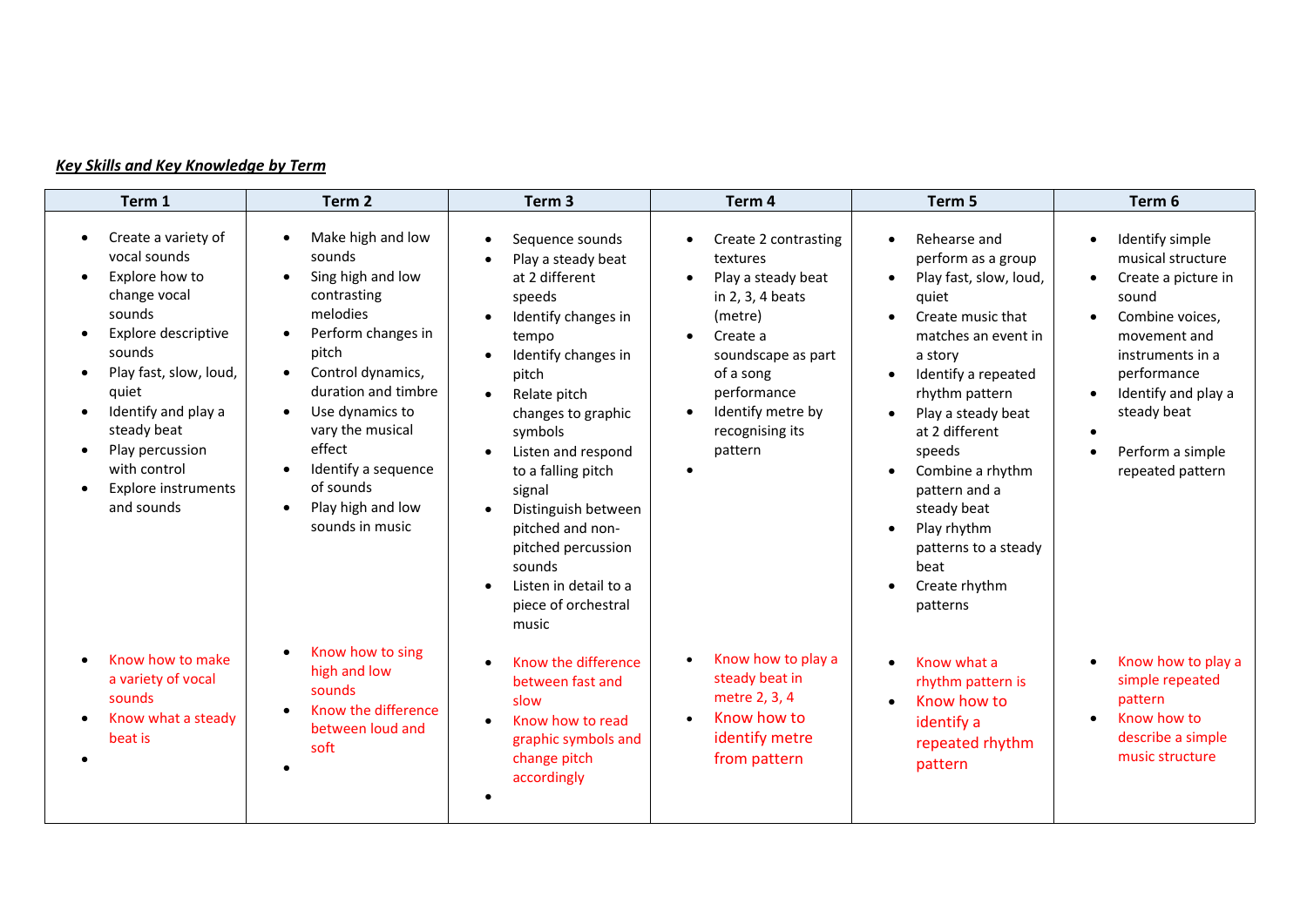| <b>Key vocab</b><br><b>Body percussion</b><br><b>Score</b><br><b>Melody</b><br>Pitch<br><b>Call and response</b><br><b>Scale</b><br>Orchestral<br><b>Tempo</b><br><b>Tempi</b><br><b>Notation</b><br>(more than one tempo)<br><b>Duration</b><br><b>Beat</b><br><b>Timbre</b><br><b>Texture</b>                                                      | Using voice/singing<br>Create and respond to vocal sounds and body<br>$\bullet$<br>percussion<br>Perform a rhythmic chant<br>$\bullet$<br>Perform a rap<br>$\bullet$<br>Sing in 2 parts<br>$\bullet$<br>Use voice to create descriptive musical effect<br>Begin to add expression to singing<br>Knowledge | <b>Musical Elements</b><br>Play at steady beat at different tempi<br>$\bullet$<br>Perform rhythmic patterns<br>$\bullet$<br>Differentiate between beat and rhythm<br>$\bullet$<br>Accompany a song with ostinato<br>$\bullet$<br>Perform changes in pitch<br>$\bullet$<br>Identify changes in tempo<br>$\bullet$<br>Use a simple scale<br>$\bullet$ |  |  |
|------------------------------------------------------------------------------------------------------------------------------------------------------------------------------------------------------------------------------------------------------------------------------------------------------------------------------------------------------|-----------------------------------------------------------------------------------------------------------------------------------------------------------------------------------------------------------------------------------------------------------------------------------------------------------|-----------------------------------------------------------------------------------------------------------------------------------------------------------------------------------------------------------------------------------------------------------------------------------------------------------------------------------------------------|--|--|
| <b>Rhythmic ostinato</b><br>Rhythmic pattern<br>Rhythm<br><b>Metre</b>                                                                                                                                                                                                                                                                               | Know how to sing in 2 parts                                                                                                                                                                                                                                                                               | Knowledge<br>Know what ostinato is<br>٠<br>Know what tempo is<br>Know how to perform changes in pitch                                                                                                                                                                                                                                               |  |  |
| Reading, writing, creating<br>Use notation to show pitch shape / duration<br>Explore timbre of instruments<br>Read pitch line notation<br>Create and perform descriptive sounds<br>٠<br>Create, rehearse and refine a performance<br>Read and interpret a simple score<br>٠<br>Compose descriptive music<br>Perform a melody on a pitched instrument | <b>Structure</b><br>Mark beats in 4 beat metre<br>$\bullet$<br>Play different patterns of beats<br>Create 3, 4 beat rhythms<br>Explore ways of organising music<br>$\bullet$                                                                                                                              | <b>Listening / Appraising</b><br>Evaluate a composition / performance<br>$\bullet$<br>Identify and respond to changes in pitch<br>$\bullet$<br>Use simple musical vocabulary to describe<br>$\bullet$<br>music<br>Listen and respond to contemporary<br>$\bullet$<br>orchestral music                                                               |  |  |
| Knowledge<br>Know how to read pitch line notation<br>Know how to play a given melody on a pitched<br>$\bullet$<br>instrument                                                                                                                                                                                                                         | Knowledge<br>Know how to play beat patterns in 3s / 4s<br>$\bullet$                                                                                                                                                                                                                                       | Knowledge<br>Know the difference between high and low<br>$\bullet$<br>pitch<br>Know key features of a good performance<br>$\bullet$                                                                                                                                                                                                                 |  |  |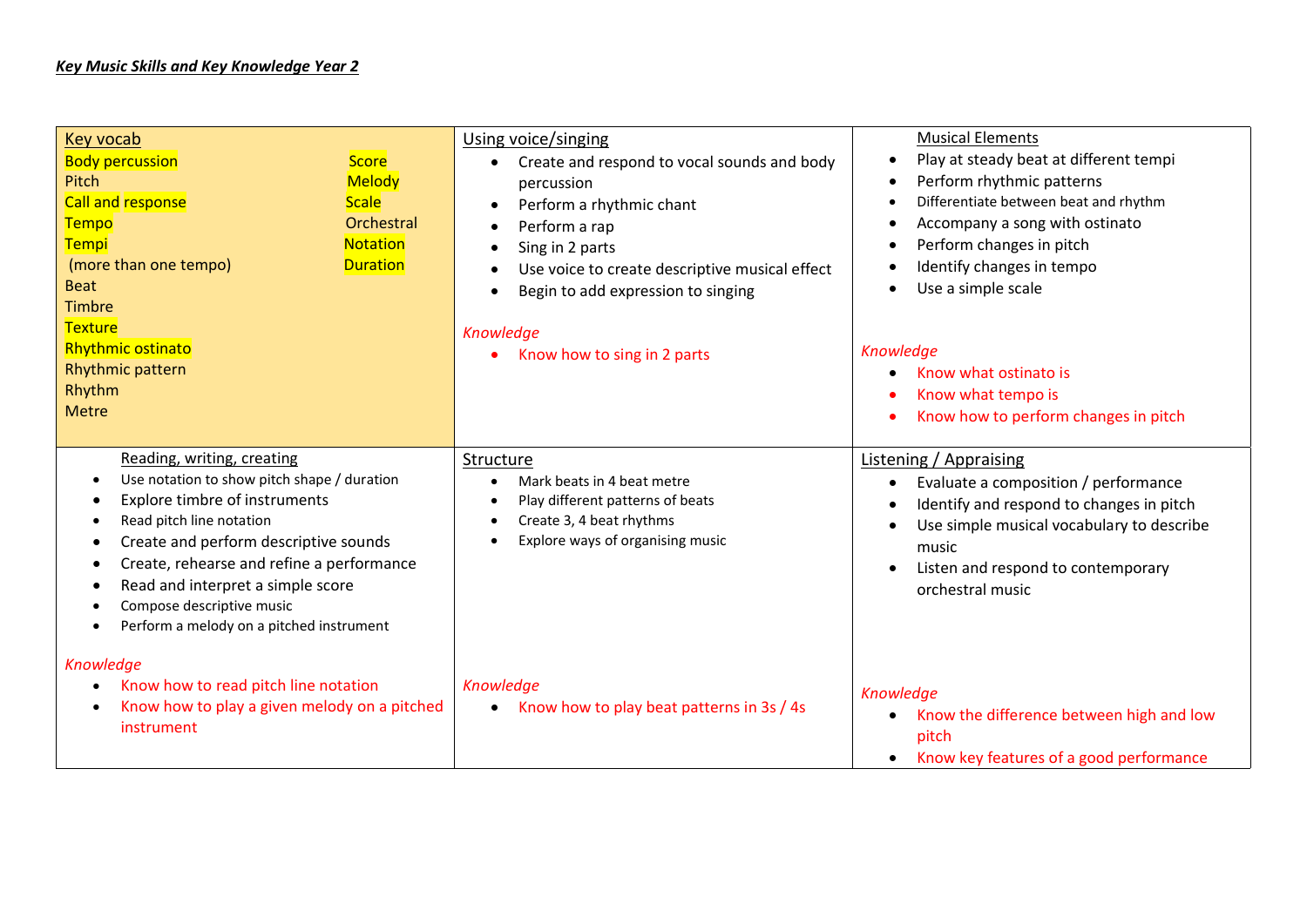## **Key Skills and Key Knowledge by term**

| Term 1                                                                                                                                                                                                                                                                                                                            | Term 2                                                                                                                                                                                                                                                                                                                                                                                 | Term 3                                                                                                                                                                                                                           | Term 4                                                                                                                                                                                                                                                                                                                                                              | Term 5                                                                                                                                                                                                                                                                                                                                                                               | Term 6                                                                                                                                                                                                                                                                                                                                                                                                               |
|-----------------------------------------------------------------------------------------------------------------------------------------------------------------------------------------------------------------------------------------------------------------------------------------------------------------------------------|----------------------------------------------------------------------------------------------------------------------------------------------------------------------------------------------------------------------------------------------------------------------------------------------------------------------------------------------------------------------------------------|----------------------------------------------------------------------------------------------------------------------------------------------------------------------------------------------------------------------------------|---------------------------------------------------------------------------------------------------------------------------------------------------------------------------------------------------------------------------------------------------------------------------------------------------------------------------------------------------------------------|--------------------------------------------------------------------------------------------------------------------------------------------------------------------------------------------------------------------------------------------------------------------------------------------------------------------------------------------------------------------------------------|----------------------------------------------------------------------------------------------------------------------------------------------------------------------------------------------------------------------------------------------------------------------------------------------------------------------------------------------------------------------------------------------------------------------|
| Create, rehearse<br>$\bullet$<br>and refine a<br>performance<br>Identify and<br>respond to<br>changes in pitch<br>Play at steady<br>beat at different<br>tempi<br>Identify changes<br>in tempo<br>Mark beats in 4<br>beat metre<br>Perform changes<br>in pitch<br>Create and<br>respond to vocal<br>sounds and body<br>percussion | Explore timbre of<br>$\bullet$<br>instruments<br>Create and<br>$\bullet$<br>perform<br>descriptive<br>sounds<br>Create, rehearse<br>$\bullet$<br>and refine a<br>performance<br>Accompany a<br>$\bullet$<br>song with ostinato<br>Play at steady<br>$\bullet$<br>beat at different<br>tempi<br>Sing in 2 parts<br>$\bullet$<br>Evaluate a<br>$\bullet$<br>composition /<br>performance | Differentiate<br>$\bullet$<br>between beat and<br>rhythm<br>Perform rhythmic<br>patterns<br>Play at steady<br>$\bullet$<br>beat at different<br>tempi<br>Perform changes<br>in pitch<br>Read pitch line<br>$\bullet$<br>notation | Compose<br>$\bullet$<br>descriptive music<br>Use notation to<br>$\bullet$<br>show pitch shape<br>/ duration<br>Begin to add<br>expression to<br>singing<br>Create, rehearse<br>and refine a<br>performance<br>Perform changes<br>$\bullet$<br>in pitch<br>Identify and<br>$\bullet$<br>respond to<br>changes in pitch<br>Evaluate a<br>composition /<br>performance | Perform a<br>$\bullet$<br>rhythmic chant<br>Perform a rap<br>$\bullet$<br>Use simple<br>musical<br>vocabulary to<br>describe music<br>Listen and<br>respond to<br>contemporary<br>orchestral music<br>Play different<br>$\bullet$<br>patterns of beats<br>Create 3, 4 beat<br>rhythms<br>Explore ways of<br>organising music<br>Read and<br>$\bullet$<br>interpret a simple<br>score | Use a simple scale<br>$\bullet$<br>Create, rehearse<br>$\bullet$<br>and refine a<br>performance<br>Perform a melody<br>$\bullet$<br>on a pitched<br>instrument<br>Identify and<br>$\bullet$<br>respond to<br>changes in pitch<br>Perform rhythmic<br>$\bullet$<br>patterns<br>Play at steady<br>$\bullet$<br>beat at different<br>tempi<br>Listen and<br>$\bullet$<br>respond to<br>contemporary<br>orchestral music |
| Know the<br>difference<br>between high and<br>low pitch<br>Know how to play<br>a steady beat                                                                                                                                                                                                                                      | Know key features<br>$\bullet$<br>of a good<br>performance<br>Know what<br>$\bullet$<br>ostinato is                                                                                                                                                                                                                                                                                    | Know how to read<br>pitch line notation<br>Know what tempo<br>$\bullet$<br>is                                                                                                                                                    | Know how to use<br>some expression<br>in singing<br>Know the<br>$\bullet$<br>difference<br>between high and<br>low pitch                                                                                                                                                                                                                                            | Know how to play<br>beat patterns in<br>3s/4s                                                                                                                                                                                                                                                                                                                                        | Know how to play<br>$\bullet$<br>a given melody on<br>a pitched<br>instrument<br>Know key features<br>$\bullet$<br>of a good<br>performance                                                                                                                                                                                                                                                                          |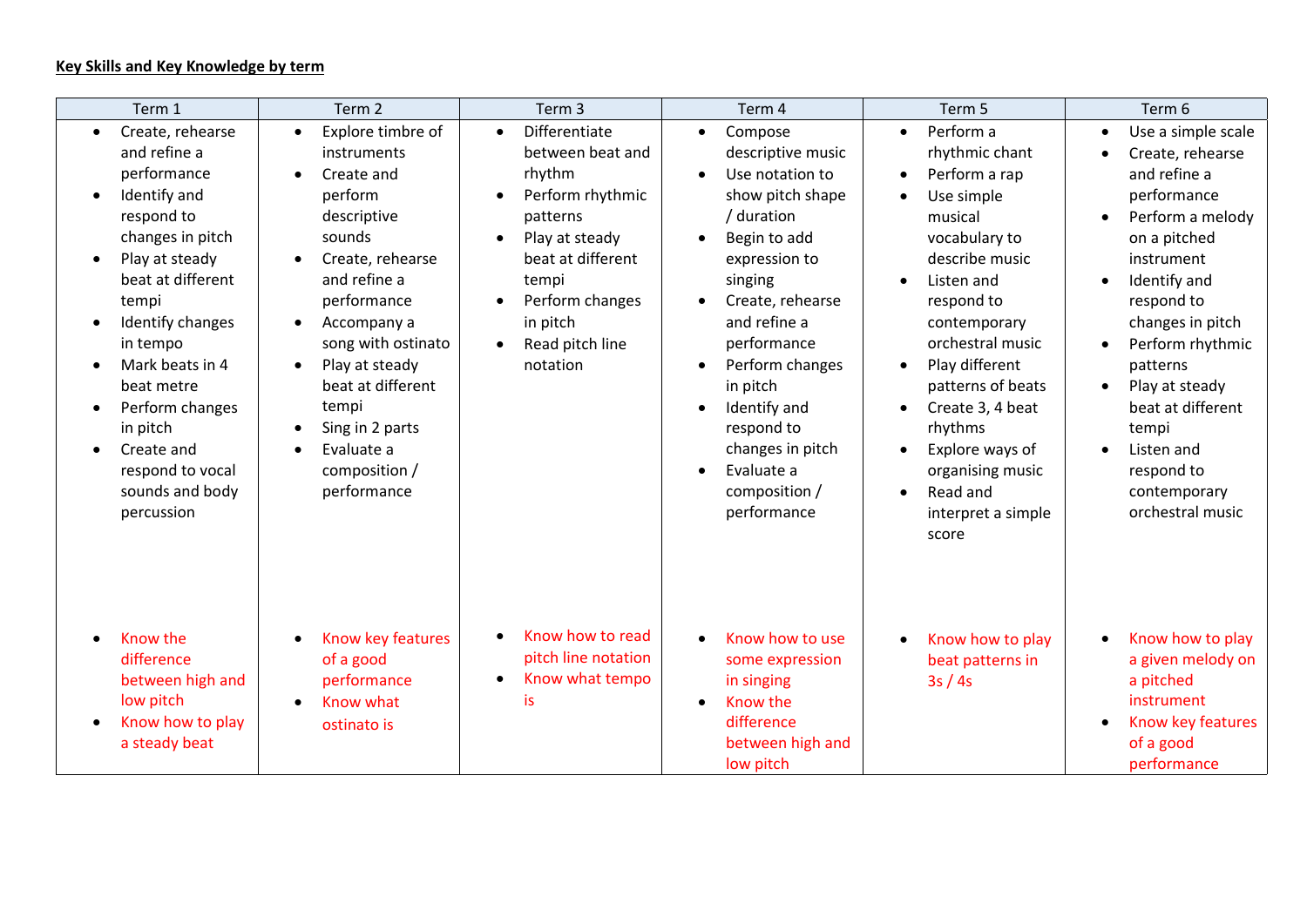### *Key Music Skills and Key Knowledge Year 3*

| <b>Key vocab</b><br>Ostinato (rhythmic / melodic)<br><b>Timbre</b><br><b>Harmony</b><br>Rondo<br>Aerophones / Idiophones / Chordophones<br>Pentatonic<br>Pitch<br><b>Metre</b><br>Stave notation (rhythmic only)<br><b>Binary structure</b><br><b>Musical phrase</b>                                                                                                                                                                                                                                   | <b>Using voice</b><br>Sing in 2 parts simultaneously<br>$\bullet$<br>Sing with expression<br>$\bullet$<br>Use voice to perform simple rhythms with a<br>$\bullet$<br>beat<br>Enhance performance of a poem using vocal<br>patterns<br>Use voice creatively and expressively<br>$\bullet$<br>Sing a round in 3 parts<br>Explore phrasing in songs<br>$\bullet$<br><b>Knowledge</b>                                                                                                                           | <b>Musical Elements</b><br>Explore the timbre of different instruments<br>$\bullet$<br>Play melodic ostinato<br>$\bullet$<br>Explore how sounds are produced in different<br>$\bullet$<br>instruments<br>Improvise Ostinato<br>$\bullet$<br>Explore rhythmic patterns<br>$\bullet$<br>Identify different metres<br>$\bullet$<br>Play parts in 2 different metre simultaneously<br>$\bullet$<br>Explore the pentatonic scale<br>$\bullet$<br><b>Knowledge</b> |
|--------------------------------------------------------------------------------------------------------------------------------------------------------------------------------------------------------------------------------------------------------------------------------------------------------------------------------------------------------------------------------------------------------------------------------------------------------------------------------------------------------|-------------------------------------------------------------------------------------------------------------------------------------------------------------------------------------------------------------------------------------------------------------------------------------------------------------------------------------------------------------------------------------------------------------------------------------------------------------------------------------------------------------|--------------------------------------------------------------------------------------------------------------------------------------------------------------------------------------------------------------------------------------------------------------------------------------------------------------------------------------------------------------------------------------------------------------------------------------------------------------|
| Round<br>Accompaniment<br><b>Ternary form</b>                                                                                                                                                                                                                                                                                                                                                                                                                                                          | Know how to sing with expression<br>$\bullet$<br>Know how to sing a round in 3 parts                                                                                                                                                                                                                                                                                                                                                                                                                        | Know how identify different metres<br>$\bullet$<br>Know how to create different timbres from<br>instruments<br>Know how to improvise<br>$\bullet$                                                                                                                                                                                                                                                                                                            |
| <b>Reading, Writing, Creating</b><br>Compose contrasting moods and effect as part<br>of a performance<br>Create a piece of music using a symbol score<br>$\bullet$<br>Compose, notate, read and play graphic<br>$\bullet$<br>notation<br>Read rhythmic patterns from simple staff<br>$\bullet$<br>notation<br>Read simple pitch notation<br>$\bullet$<br>Read simple rhythmic notation<br>$\bullet$<br>Play a melody from notation<br>$\bullet$<br>Perform a piece of music using a score<br>$\bullet$ | <b>Structure</b><br>Combine rhythm patterns in layers<br>$\bullet$<br>Explore music structure in sequences<br>$\bullet$<br>Create rhythmic layers with word rhythms<br>$\bullet$<br>Explore conversational structure<br>$\bullet$<br>Explore music in binary form<br>$\bullet$<br>Explore call and response structure<br>$\bullet$<br>Explore music in ternary form<br>$\bullet$<br><b>Explore Rondo structure</b><br>Arrange an accompaniment with attention to<br>$\bullet$<br>balance and musical effect | <b>Listening / Appraising</b><br>Identifying pitch changes in an historic piece of<br>$\bullet$<br>music<br>Listen to a variety of instruments and identify<br>$\bullet$<br>how the player creates different sounds                                                                                                                                                                                                                                          |
| Combine sounds to make different textures<br>$\bullet$<br><b>Knowledge</b><br>Know how to use a score<br>$\bullet$<br>Know how to read simple stave notation                                                                                                                                                                                                                                                                                                                                           | <b>Knowledge</b><br>Know what binary form is<br>$\bullet$<br>Know what layers are in music<br>Know how to play music using conversational<br>$\bullet$<br>structure                                                                                                                                                                                                                                                                                                                                         | <b>Knowledge</b><br>Know how to identify pitch changes in music<br>٠                                                                                                                                                                                                                                                                                                                                                                                         |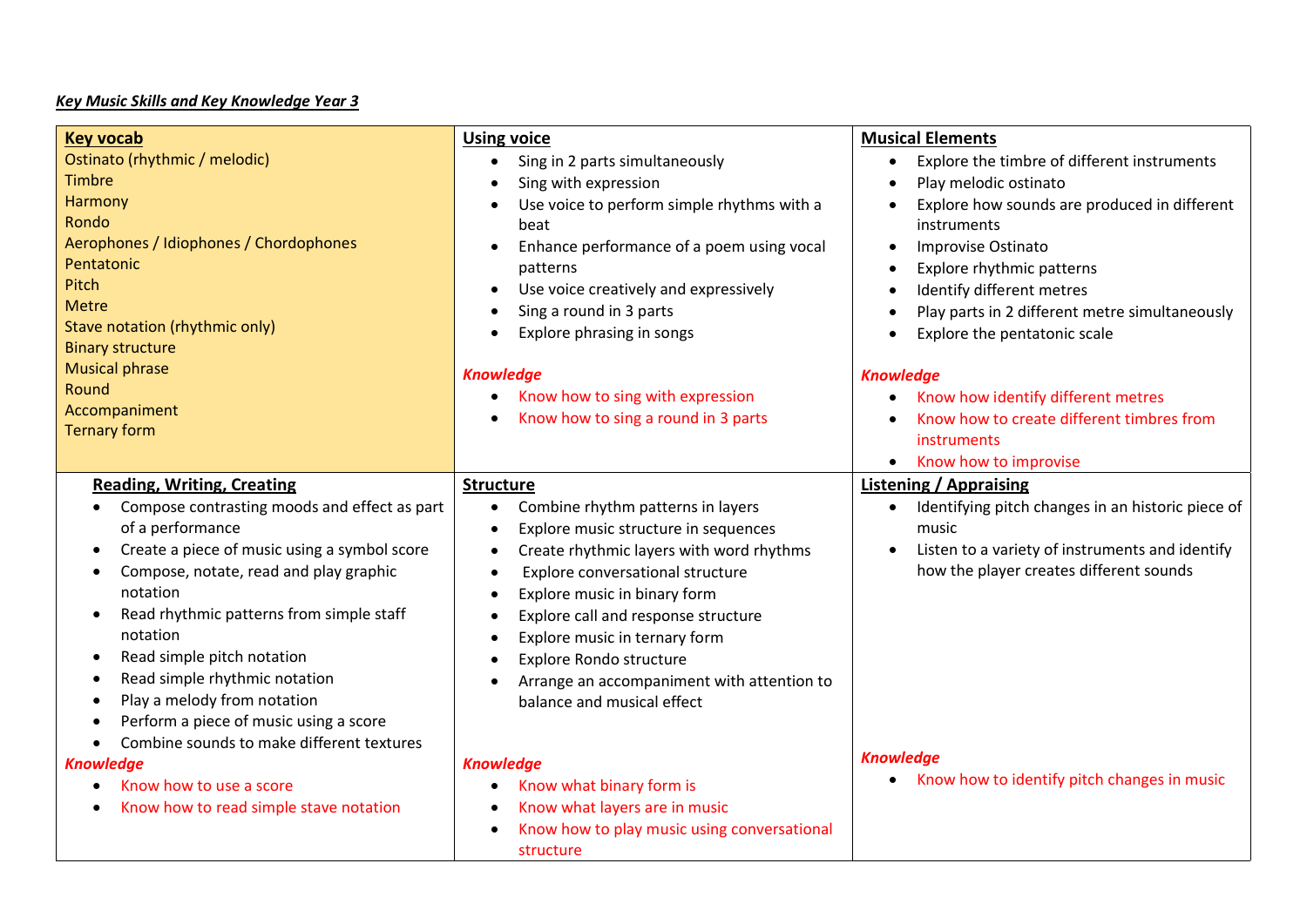### **Key Skills and Key Knowledge by term**

| Term 1                                                                                                                                                                                                                                                                                                                                  | Term <sub>2</sub>                                                                                                                                                                                                                                                                                                                                                                                                | Term <sub>3</sub>                                                                                                                                                                                                                                                                                                                                                          | Term 4                                                                                                                                                                                                                                                                                                                                          | Term 5                                                                                                                                                                                                        | Term 6                                                                                                                                                                                                                                                                                                                                              |
|-----------------------------------------------------------------------------------------------------------------------------------------------------------------------------------------------------------------------------------------------------------------------------------------------------------------------------------------|------------------------------------------------------------------------------------------------------------------------------------------------------------------------------------------------------------------------------------------------------------------------------------------------------------------------------------------------------------------------------------------------------------------|----------------------------------------------------------------------------------------------------------------------------------------------------------------------------------------------------------------------------------------------------------------------------------------------------------------------------------------------------------------------------|-------------------------------------------------------------------------------------------------------------------------------------------------------------------------------------------------------------------------------------------------------------------------------------------------------------------------------------------------|---------------------------------------------------------------------------------------------------------------------------------------------------------------------------------------------------------------|-----------------------------------------------------------------------------------------------------------------------------------------------------------------------------------------------------------------------------------------------------------------------------------------------------------------------------------------------------|
| Explore music in<br>ternary form<br>Explore Rondo<br>structure<br>Explore music<br>structure in<br>sequences<br>Explore rhythmic<br>patterns<br>Combine rhythm<br>patterns in layers<br>Play melodic<br>ostinato<br>Explore the<br>timbre of<br>different<br>instruments<br>Enhance<br>performance of a<br>poem using vocal<br>patterns | Explore how<br>$\bullet$<br>sounds are<br>produced in<br>different<br>instruments<br>Explore call and<br>$\bullet$<br>response<br>structure<br>Explore<br>$\bullet$<br>conversational<br>structure<br>Compose<br>$\bullet$<br>contrasting<br>moods and effect<br>as part of a<br>performance<br>Listen to a variety<br>$\bullet$<br>of instruments<br>and identify how<br>the player creates<br>different sounds | Explore the<br>$\bullet$<br>pentatonic scale<br>Compose, notate,<br>read and play<br>graphic notation<br>Play parts in 2<br>$\bullet$<br>different metre<br>simultaneously<br>Read rhythmic<br>$\bullet$<br>patterns from<br>simple staff<br>notation<br>Improvise<br>Ostinato<br>Use voice to<br>perform simple<br>rhythms with a<br>beat<br>Identify different<br>metres | Read simple pitch<br>notation<br>Sing with<br>expression<br>Use voice<br>creatively and<br>expressively<br>Read simple<br>$\bullet$<br>rhythmic notation<br>Perform a piece of<br>$\bullet$<br>music using a<br>symbol score<br>Create a piece of<br>music using a<br>score<br>Identifying pitch<br>changes in an<br>historic piece of<br>music | Sing in 2 parts<br>$\bullet$<br>simultaneously<br>Explore music in<br>binary form<br>Play a melody<br>from notation<br>Create rhythmic<br>layers with word<br>rhythms<br>Sing with<br>$\bullet$<br>expression | Sing a round in 3<br>parts<br>Arrange an<br>$\bullet$<br>accompaniment<br>with attention to<br>balance and<br>musical effect<br>Combine sounds<br>to make different<br>textures<br>Perform a piece of<br>music using a<br>score<br><b>Explore phrasing</b><br>in songs<br>Compose<br>contrasting<br>moods and effect<br>as part of a<br>performance |
| Know how to<br>create different<br>timbres from<br>instruments<br>Know how to<br>improvise                                                                                                                                                                                                                                              | Know how to play<br>$\bullet$<br>music using<br>conversational<br>structure                                                                                                                                                                                                                                                                                                                                      | Know how<br>identify different<br>metres<br>Know how to read<br>simple stave<br>notation                                                                                                                                                                                                                                                                                   | Know how to sing<br>with expression<br>Know how to use<br>a score<br>Know how to<br>identify pitch<br>changes in music                                                                                                                                                                                                                          | Know what binary<br>form is<br>Know what layers<br>are in music                                                                                                                                               | Know how to sing<br>a round in 3 parts                                                                                                                                                                                                                                                                                                              |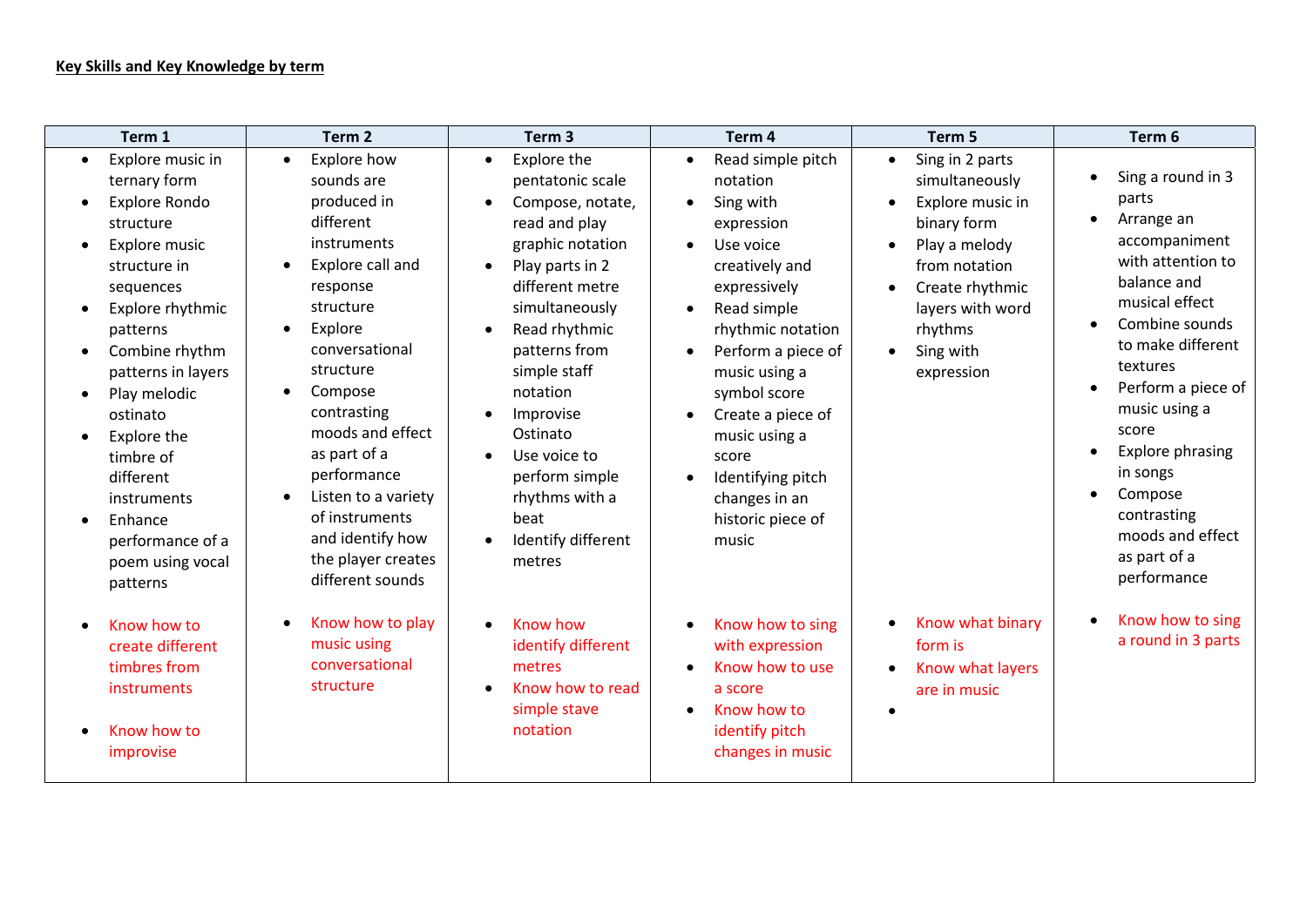## *Key Music skills and Key Knowledge – Year 4*

| <b>Key vocab</b><br><b>Metre</b><br>Rap<br><b>Timbres</b><br>Improvising<br>Rondo<br>Clock score<br>Pentatonic                                                                                                                                                                                                                                                                                                                                                                                                                                                                                                  | <b>Beatbox</b><br><b>Choral Speaking</b><br>Composing<br><b>ABA Structure</b><br><b>Texture</b><br>Orchestral<br><b>Minor Key</b> | <b>Using voice</b><br>Develop beatboxing skills<br>$\bullet$<br>Demonstrate choral speaking<br>$\bullet$<br>Sing a song in 3 independent parts<br>$\bullet$<br>Demonstrate expressive use of voice<br>$\bullet$<br>Perform a rap<br>$\bullet$                                                                                                                                                                                              | <b>Musical Elements</b><br>Explore the pentatonic scale<br>$\bullet$<br>Explore dynamics in music<br>$\bullet$<br><b>Explore syncopation</b><br>$\bullet$<br>Accompany using canon<br>$\bullet$                                                                                                                                                                                           |
|-----------------------------------------------------------------------------------------------------------------------------------------------------------------------------------------------------------------------------------------------------------------------------------------------------------------------------------------------------------------------------------------------------------------------------------------------------------------------------------------------------------------------------------------------------------------------------------------------------------------|-----------------------------------------------------------------------------------------------------------------------------------|--------------------------------------------------------------------------------------------------------------------------------------------------------------------------------------------------------------------------------------------------------------------------------------------------------------------------------------------------------------------------------------------------------------------------------------------|-------------------------------------------------------------------------------------------------------------------------------------------------------------------------------------------------------------------------------------------------------------------------------------------------------------------------------------------------------------------------------------------|
| Layers / layering<br>Renaissance dance<br><b>Minimalist structure</b><br>Accent / diminuendo / balance<br>Canon / ostinato / rhythmic / drone accompaniments                                                                                                                                                                                                                                                                                                                                                                                                                                                    | Syncopation<br>Fanfare<br><b>Call and Response</b>                                                                                | <b>Knowledge</b><br>Know how to use voice expressively in a song<br>Know how to sing a song in 3 parts                                                                                                                                                                                                                                                                                                                                     | <b>Knowledge</b><br>Know what syncopation is<br>Know how to play a layered rhythmic ostinato<br>$\bullet$                                                                                                                                                                                                                                                                                 |
| <b>Reading, Writing, Creating</b><br>Create an extended performance<br>٠<br>Create a drone accompaniment<br>$\bullet$<br>Create an ostinato accompaniment<br>$\bullet$<br>Play / Sing ostinato from notation<br>$\bullet$<br>Read and interpret simple staff notation<br>$\bullet$<br>Create layered ostinato<br>$\bullet$<br>Create descriptive music<br>$\bullet$<br>Create music which tells a story<br>$\bullet$<br>Create a performance using a range of musical<br>$\bullet$<br>features<br>Create and notate pentatonic melodies<br>$\bullet$<br>Create rhythmic and melodic accompaniments<br>$\bullet$ |                                                                                                                                   | <b>Structure</b><br>Use verse / chorus structure (for performance)<br>$\bullet$<br>Explore different music structures<br>$\bullet$<br>Explore Rondo form<br>$\bullet$<br>Identify features of minimalist structure<br>$\bullet$<br>Explore phrases in melodies<br>$\bullet$<br>Compare and contrast structures<br>$\bullet$<br>Develop knowledge of 'partner songs'<br>$\bullet$<br>Perform sound sequences linked to visuals<br>$\bullet$ | <b>Listening / Appraising</b><br>Explore expressive effects of combined<br>$\bullet$<br>instrument sounds (texture)<br>Describe the structure of an orchestral piece<br>$\bullet$<br>of music<br>Describe music using musical / non-musical<br>$\bullet$<br>terms<br>Identify metre of a piece of music<br>$\bullet$<br>Describe the effects of layering in a<br>$\bullet$<br>performance |
| <b>Knowledge</b><br>Know how to read simple note patterns from<br>٠<br>stave notation<br>Know how to create narrative music<br>$\bullet$<br>Know how to combine instrument sounds to<br>$\bullet$<br>create a descriptive piece<br>Know how to create rhythmic and melodic<br>$\bullet$<br>accompaniments                                                                                                                                                                                                                                                                                                       |                                                                                                                                   | <b>Knowledge</b><br>Know what Rondo form is<br>Know what canon is<br>Know a range of musical structures                                                                                                                                                                                                                                                                                                                                    | <b>Knowledge</b><br>Know the structure of some orchestral pieces<br>$\bullet$<br>of music<br>Know a range of music vocabulary<br>$\bullet$                                                                                                                                                                                                                                                |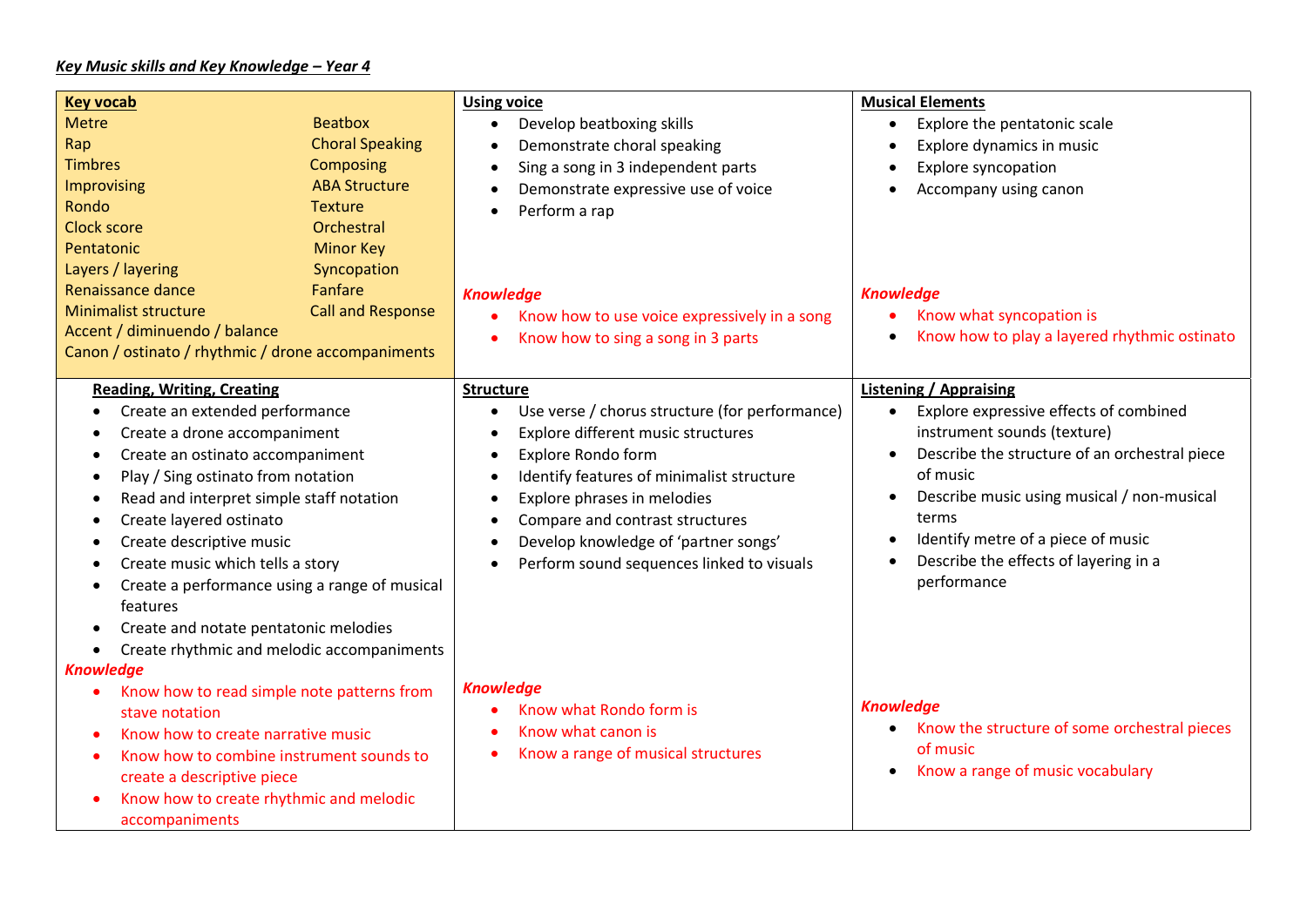## **Key Skills and Key Knowledge by term**

| Term 1                                                                                                                                                                                                                                                                                                                          | Term <sub>2</sub>                                                                                                                                                                                                                                                                                                 | Term <sub>3</sub>                                                                                                                                                                                                                                                                                                                           | Term 4                                                                                                                                                                                                                                                                                                     | Term 5                                                                                                                                                                                                                                                                                                                                                                                                    | Term 6                                                                                                                                                                                                                                                                                             |
|---------------------------------------------------------------------------------------------------------------------------------------------------------------------------------------------------------------------------------------------------------------------------------------------------------------------------------|-------------------------------------------------------------------------------------------------------------------------------------------------------------------------------------------------------------------------------------------------------------------------------------------------------------------|---------------------------------------------------------------------------------------------------------------------------------------------------------------------------------------------------------------------------------------------------------------------------------------------------------------------------------------------|------------------------------------------------------------------------------------------------------------------------------------------------------------------------------------------------------------------------------------------------------------------------------------------------------------|-----------------------------------------------------------------------------------------------------------------------------------------------------------------------------------------------------------------------------------------------------------------------------------------------------------------------------------------------------------------------------------------------------------|----------------------------------------------------------------------------------------------------------------------------------------------------------------------------------------------------------------------------------------------------------------------------------------------------|
| Demonstrate<br>choral speaking<br>Create an<br>extended<br>performance from<br>a poem<br>Accompany using<br>canon<br>Create a drone<br>accompaniment<br>Create an ostinato<br>accompaniment<br>Develop<br>beatboxing skills<br><b>Explore dynamics</b><br>in music<br>Describe music<br>using musical /<br>non-musical<br>terms | Develop<br>beatboxing skills<br>Develop<br>$\bullet$<br>knowledge of<br>'partner songs'<br>Use verse / chorus<br>structure (for<br>performance)<br>Read and<br>$\bullet$<br>interpret simple<br>staff notation<br>Explore different<br>$\bullet$<br>music structures<br><b>Explore Rondo</b><br>$\bullet$<br>form | Use verse / chorus<br>structure<br>Explore expressive<br>$\bullet$<br>effects of<br>combined<br>instrument<br>sounds (texture)<br>Create layered<br>ostinato<br>Describe the<br>$\bullet$<br>structure of an<br>orchestral piece<br>of music<br>Explore the<br>$\bullet$<br>pentatonic scale<br>Create and notate<br>pentatonic<br>melodies | Explore phrases in<br>$\bullet$<br>melodies<br>Explore different<br>$\bullet$<br>music structures<br>(Layered)<br>Identify features<br>$\bullet$<br>of minimalist<br>structure<br>Create a<br>$\bullet$<br>performance<br>using a range of<br>musical features<br>Create descriptive<br>$\bullet$<br>music | Explore<br>syncopation<br>Play / Sing<br>$\bullet$<br>ostinato from<br>notation<br>Sing in 2 / 3 parts<br>with<br>accompaniment<br>Perform a rap<br>$\bullet$<br>Create layered<br>ostinato<br>Create music<br>which tells a story<br>Sing a song in 3<br>$\bullet$<br>independent parts<br>Identify metre of<br>a piece of music<br>Describe the<br>$\bullet$<br>effects of layering<br>in a performance | Compare and<br>$\bullet$<br>contrast<br>structures<br>Demonstrate<br>$\bullet$<br>expressive use of<br>voice<br>Perform sound<br>$\bullet$<br>sequences linked<br>to visuals<br>Create rhythmic<br>$\bullet$<br>and melodic<br>accompaniments<br>Create an<br>$\bullet$<br>extended<br>performance |
| Know a range of<br>music vocabulary<br>Know what canon<br>is                                                                                                                                                                                                                                                                    | Know what Rondo<br>form is<br>Know how to read<br>simple note<br>patterns from<br>staff notation                                                                                                                                                                                                                  | Know how to play<br>$\bullet$<br>a layered<br>rhythmic ostinato<br>Know the<br>$\bullet$<br>structure of some<br>orchestral pieces<br>of music                                                                                                                                                                                              | Know how to<br>combine<br>instrument<br>sounds to create a<br>descriptive piece                                                                                                                                                                                                                            | Know what<br>syncopation is<br>Know how to sing<br>a song in 3 parts                                                                                                                                                                                                                                                                                                                                      | Know a range of<br>$\bullet$<br>musical structures<br>Know how to<br>$\bullet$<br>create rhythmic<br>and melodic<br>accompaniments                                                                                                                                                                 |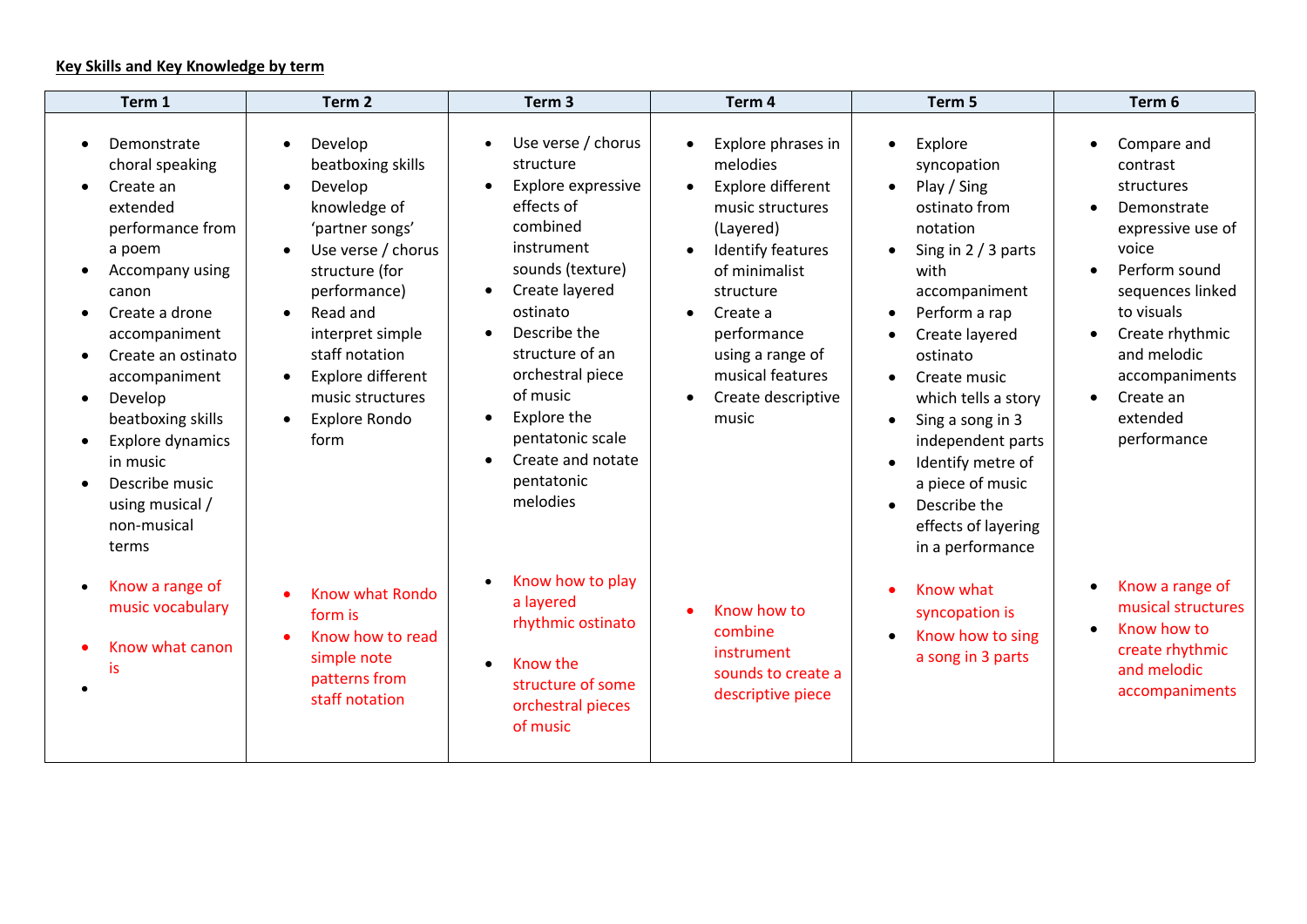# *Key Music Skills and Key Knowledge Year 5*

| <b>Key vocab</b>                                                                                                 |                 | <b>Using voice</b>                                    | <b>Musical Elements</b>                                        |  |
|------------------------------------------------------------------------------------------------------------------|-----------------|-------------------------------------------------------|----------------------------------------------------------------|--|
| <b>Metre</b>                                                                                                     | Lyrics          | Sing with accurate breathing<br>$\bullet$             | Enhance understanding of metre in 2, 3, 4<br>$\bullet$         |  |
| Song arrangements                                                                                                | Ostinato        | Develop dynamics in a song<br>$\bullet$               | Explore the whole tone scale                                   |  |
| Improvised                                                                                                       | <b>Dynamics</b> | Sing with attention to tone and phrasing<br>$\bullet$ | Perform chromatic melodies                                     |  |
| <b>Staff(stave) notation</b>                                                                                     | <b>Texture</b>  | Sing confidently in 2, 3 parts<br>$\bullet$           | Perform syncopated rhythms                                     |  |
| Whole tone scale                                                                                                 | <b>Tone</b>     | Sing in harmony                                       | Perform a drone to accompany a song                            |  |
| <b>Phrasing</b>                                                                                                  | Opera           | Sing syncopated melodies<br>$\bullet$                 | Play melody / harmony parts on tuned instruments               |  |
| <b>Musical structure</b>                                                                                         | <b>Scale</b>    | Sing with expression<br>$\bullet$                     | Play accurately in an ensemble                                 |  |
| Vocal technique                                                                                                  | <b>Drone</b>    | Sing a song with a complex structure<br>$\bullet$     |                                                                |  |
| Tempos (tempi)                                                                                                   | <b>Bassline</b> | Develop extended singing techniques<br>$\bullet$      |                                                                |  |
| Syncopated rhythms, melodies                                                                                     | Score           |                                                       | <b>Knowledge</b>                                               |  |
| Chromatic melody                                                                                                 | Refine          | <b>Knowledge</b>                                      | Know what the whole tone scale is                              |  |
| narrative structure                                                                                              | Evaluate        | Know how to sing in 3 parts                           | Know what a chromatic melody is                                |  |
| <b>Musical clichés</b>                                                                                           |                 | Know how to improve tone in singing                   | Know techniques for ensemble playing                           |  |
| Harmony                                                                                                          |                 | Know a range of different singing techniques          | Know how to conduct different metres<br>$\bullet$              |  |
| ensemble                                                                                                         |                 |                                                       |                                                                |  |
| <b>Reading, Writing, Creating</b>                                                                                |                 | <b>Structure</b>                                      | <b>Listening / Appraising</b>                                  |  |
| Write lyrics to a song<br>$\bullet$                                                                              |                 | Develop a structure to combine sounds                 | Analyse music using music vocabulary<br>$\bullet$              |  |
| Create accompaniments for songs / poems<br>$\bullet$                                                             |                 | <b>Explore phrase structure of melodies</b>           | Comment on dynamics and texture in a song                      |  |
| Create musical effects in a range of contexts<br>$\bullet$                                                       |                 | Develop an arrangement of a 2 part song               | Describe the effects of music and use of musical<br>dimensions |  |
| Enhance performances by adding media<br>$\bullet$<br>Create a performance of song, music and poetry<br>$\bullet$ |                 | Use narrative structure<br>$\bullet$<br>$\bullet$     | Identify tempo changes and describe effects                    |  |
| Create a performance using voices and instruments<br>$\bullet$                                                   |                 | <b>Explore song arrangements and structures</b>       | <b>Music History</b>                                           |  |
| in 4 parts                                                                                                       |                 |                                                       | Develop knowledge of the early opera                           |  |
| Create descriptive sound sequences<br>$\bullet$                                                                  |                 |                                                       |                                                                |  |
| Read melodies from staff notation<br>$\bullet$                                                                   |                 |                                                       |                                                                |  |
| Use a score<br>٠                                                                                                 |                 |                                                       |                                                                |  |
| Create melodic sequences                                                                                         |                 |                                                       |                                                                |  |
| Improvise accompaniments<br>$\bullet$                                                                            |                 |                                                       |                                                                |  |
| Evaluate and refine compositions                                                                                 |                 |                                                       |                                                                |  |
|                                                                                                                  |                 | <b>Knowledge</b>                                      | <b>Knowledge</b>                                               |  |
| <b>Knowledge</b>                                                                                                 |                 | Know what a musical phrase is                         | Know how musical dimensions create different                   |  |
| Know how to read melodies from staff                                                                             |                 | Know what narrative structure is                      | musical effects                                                |  |
| notation                                                                                                         |                 | Know a range of different accompaniment               |                                                                |  |
| Know how to create descriptive sound<br>$\bullet$                                                                |                 | styles                                                |                                                                |  |
| sequences                                                                                                        |                 |                                                       |                                                                |  |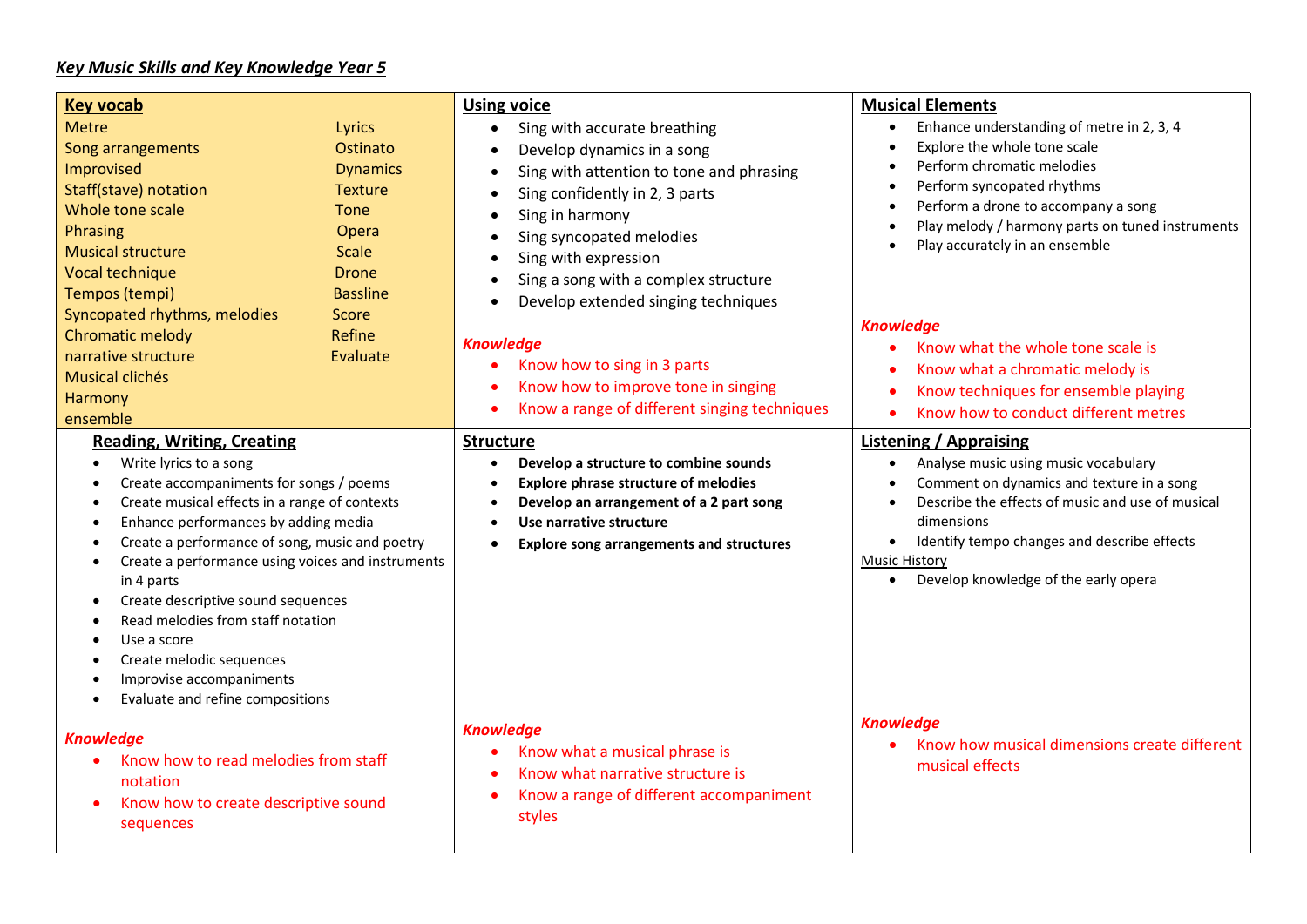| Term 1                                                                                                                                                                                                                                                                                                                                 | Term <sub>2</sub>                                                                                                                                                                                                                                                                                                                                                                                                                                                                                                                                                   | Term <sub>3</sub>                                                                                                                                                                                                                                                                                                                                                                                                                                                                                 | Term 4                                                                                                                                                                                                                                                                                                                                        | Term 5                                                                                                                                                                                                                                                                                                                                                                                                                                                                                                                                                                                 | Term 6                                                                                                                                                                                                                                                                                                                                                                                                                                                                                |
|----------------------------------------------------------------------------------------------------------------------------------------------------------------------------------------------------------------------------------------------------------------------------------------------------------------------------------------|---------------------------------------------------------------------------------------------------------------------------------------------------------------------------------------------------------------------------------------------------------------------------------------------------------------------------------------------------------------------------------------------------------------------------------------------------------------------------------------------------------------------------------------------------------------------|---------------------------------------------------------------------------------------------------------------------------------------------------------------------------------------------------------------------------------------------------------------------------------------------------------------------------------------------------------------------------------------------------------------------------------------------------------------------------------------------------|-----------------------------------------------------------------------------------------------------------------------------------------------------------------------------------------------------------------------------------------------------------------------------------------------------------------------------------------------|----------------------------------------------------------------------------------------------------------------------------------------------------------------------------------------------------------------------------------------------------------------------------------------------------------------------------------------------------------------------------------------------------------------------------------------------------------------------------------------------------------------------------------------------------------------------------------------|---------------------------------------------------------------------------------------------------------------------------------------------------------------------------------------------------------------------------------------------------------------------------------------------------------------------------------------------------------------------------------------------------------------------------------------------------------------------------------------|
| Enhance<br>understanding of<br>metre in 2, 3, 4<br>Write lyrics to a<br>song<br>Explore song<br>arrangements and<br>structures<br>Create<br>accompaniments<br>for songs / poems<br>Enhance<br>performances by<br>adding media<br>Know a range of<br>different<br>accompaniment<br>styles<br>Know how to<br>conduct different<br>metres | Analyse music using<br>$\bullet$<br>music vocabulary<br>Comment on<br>dynamics and<br>texture in a song<br>Read melodies from<br>staff notation<br>Explore the whole<br>$\bullet$<br>tone scale<br>Sing with accurate<br>$\bullet$<br>breathing<br>Sing with<br>$\bullet$<br>attention to tone<br>and phrasing<br>Sing with<br>$\bullet$<br>expression<br>Create a<br>$\bullet$<br>performance of<br>song, music and<br>poetry<br>Develop dynamics<br>in a song<br>Know how to<br>improve tone in<br>singing<br>Know how to read<br>melodies from<br>staff notation | Sing confidently in<br>$\bullet$<br>2, 3 parts<br>Read melodies from<br>staff notation<br>Create a<br>$\bullet$<br>performance using<br>voices and<br>instruments in 4<br>parts<br>Develop a structure<br>to combine sounds<br>Create descriptive<br>$\bullet$<br>sound sequences<br>Develop knowledge<br>$\bullet$<br>of the early opera<br>Develop an<br>$\bullet$<br>arrangement of a 2<br>part song<br>Know how to sing<br>in 3 parts<br>Know how to<br>create descriptive<br>sound sequences | Sing syncopated<br>$\bullet$<br>melodies<br>Perform syncopated<br>$\bullet$<br>rhythms<br>Perform a drone to<br>accompany a song<br>Perform chromatic<br>melodies<br>Read melodies from<br>$\bullet$<br>staff notation<br>Use a score<br>$\bullet$<br>Know what the<br>whole tone scale<br>is<br>Know what a<br>chromatic melody<br><b>is</b> | Use narrative<br>$\bullet$<br>structure<br>Create musical<br>effects in a range of<br>contexts<br>Explore phrase<br>$\bullet$<br>structure of<br>melodies<br>Create descriptive<br>$\bullet$<br>sound sequences<br>Identify tempo<br>changes and<br>describe effects<br>Create melodic<br>$\bullet$<br>sequences<br>Evaluate and refine<br>compositions<br>Describe the effects<br>of music and use of<br>musical dimensions<br>Know what<br>narrative<br>structure is<br>Know how<br>musical<br>dimensions create<br>different musical<br>effects<br>Know what a<br>musical phrase is | Sing in harmony<br>$\bullet$<br>Sing a song with a<br>$\bullet$<br>complex structure<br>Play melody /<br>$\bullet$<br>harmony parts on<br>tuned instruments<br>Play accurately in an<br>$\bullet$<br>ensemble<br>Improvise<br>$\bullet$<br>accompaniments<br>Evaluate and refine<br>$\bullet$<br>compositions<br>Develop extended<br>$\bullet$<br>singing techniques<br>Know a range of<br>$\bullet$<br>different singing<br>techniques<br>Know techniques<br>for ensemble<br>playing |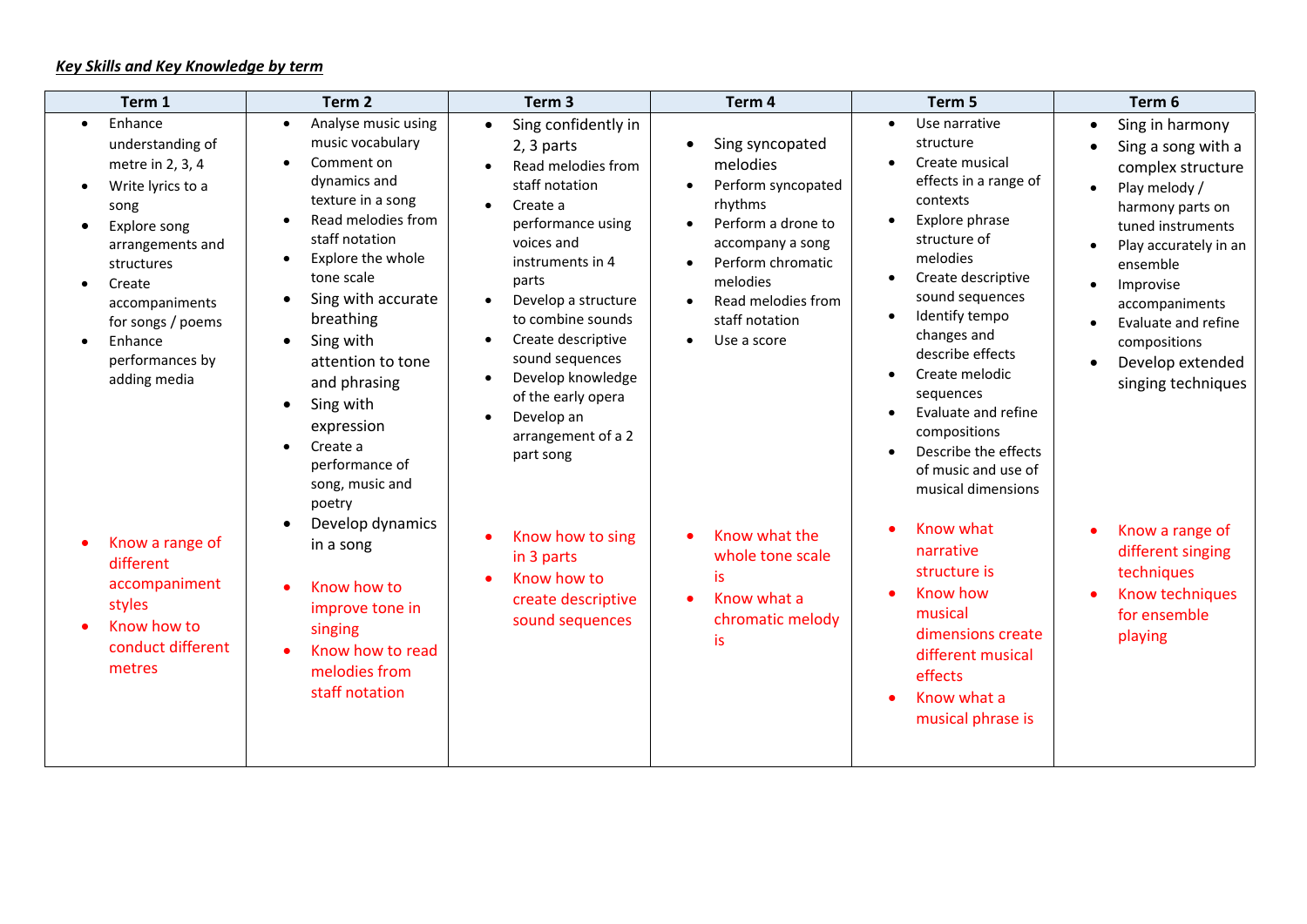## **Key Music Skills and Key Knowledge Year 6**

| <b>Key vocab</b>                                       |               | <b>Using voice</b>                                                                         | <b>Musical Elements</b>                              |
|--------------------------------------------------------|---------------|--------------------------------------------------------------------------------------------|------------------------------------------------------|
| Syncopation                                            | Harmony       | Sing in 2,3 part harmony<br>$\bullet$                                                      | Improvise rhythmic and melodic ostinato<br>$\bullet$ |
| <b>Rhythmic sequence</b>                               | <b>Echoes</b> | Sing a song in parts<br>$\bullet$                                                          | Perform a rhythmic sequence                          |
| Pitch / pitch shape                                    | Song cycles   | Sing 'echoes'<br>$\bullet$                                                                 | Explore beat and syncopation                         |
| Song structure                                         | Major         | Develop expressive singing<br>$\bullet$                                                    | Explore the 3 beat pulse<br>$\bullet$                |
| Pulse                                                  | Minor         | Develop song cycles<br>$\bullet$                                                           | Play and combine rhythm cycles in a<br>$\bullet$     |
| Rhythmic / melodic ostinato                            |               | Sing a backing harmony<br>$\bullet$                                                        | percussion piece                                     |
| Chords                                                 |               | Sing major and minor note patterns effectively<br>$\bullet$                                | Embed rhythm cycles in songs<br>$\bullet$            |
| Rhythm cycle                                           |               | Develop knowledge of chords<br>Sing call and response in 2 parts<br>$\bullet$              |                                                      |
| Call and response                                      |               | Sing with sustained notes<br>$\bullet$                                                     | Play a melody with a chordal accompaniment           |
| Finale                                                 |               |                                                                                            | Combine and structure rhythm through dance           |
| Programme music                                        |               |                                                                                            | Perform complex song rhythms accurately              |
| Song arrangement                                       |               |                                                                                            | Develop knowledge of chords                          |
| Choral accompaniment                                   |               |                                                                                            |                                                      |
| <b>Modulation</b>                                      |               | <b>Knowledge</b>                                                                           | <b>Knowledge</b>                                     |
| <b>Musical Bridge</b>                                  |               | Know how to sing in harmony                                                                | Know what chords are                                 |
|                                                        |               | Know what a song cycle is                                                                  | Know how to play chords and melody together          |
|                                                        |               | Know how to sing major and minor patterns                                                  | Know what rhythm cycles are                          |
| <b>Reading, Writing, Creating</b>                      |               | <b>Structure</b>                                                                           | <b>Listening / Appraising</b>                        |
| Read staff notation                                    |               | Arrange different musical sections for a larger<br>$\bullet$                               | Identify structure of a piece of music<br>$\bullet$  |
| Improvise melodic and rhythmic ostinato<br>$\bullet$   |               | performance                                                                                | Describe the effect of harmony changing              |
| Improvise descriptive music<br>$\bullet$               |               | Develop understanding of a Finale<br>$\bullet$                                             | Identify modulation in a bridge                      |
| Develop performance skills further<br>$\bullet$        |               | Perform a song with a complex structure<br>$\bullet$                                       |                                                      |
| Revise, rehearse and develop music for a<br>$\bullet$  |               | Develop understanding of different song<br>$\bullet$                                       |                                                      |
| performance                                            |               | structures                                                                                 |                                                      |
| Develop a song performance<br>$\bullet$                |               | Develop a song arrangement                                                                 |                                                      |
| Create a descriptive composition                       |               |                                                                                            |                                                      |
| Write a rap<br>$\bullet$                               |               |                                                                                            |                                                      |
| Compose from a visual stimulus<br>$\bullet$            |               |                                                                                            |                                                      |
| <b>Knowledge</b>                                       |               | <b>Knowledge</b>                                                                           | <b>Knowledge</b>                                     |
| Know how to develop/improve a performance<br>$\bullet$ |               | Know how to identify modulation in a bridge<br>Know how to create an arrangement of a song |                                                      |
| Know how to read staff notation                        |               | section                                                                                    |                                                      |
| Know how to combine elements to create a               |               | Know how to arrange a song in a different way                                              |                                                      |
| descriptive piece                                      |               | from the original                                                                          |                                                      |